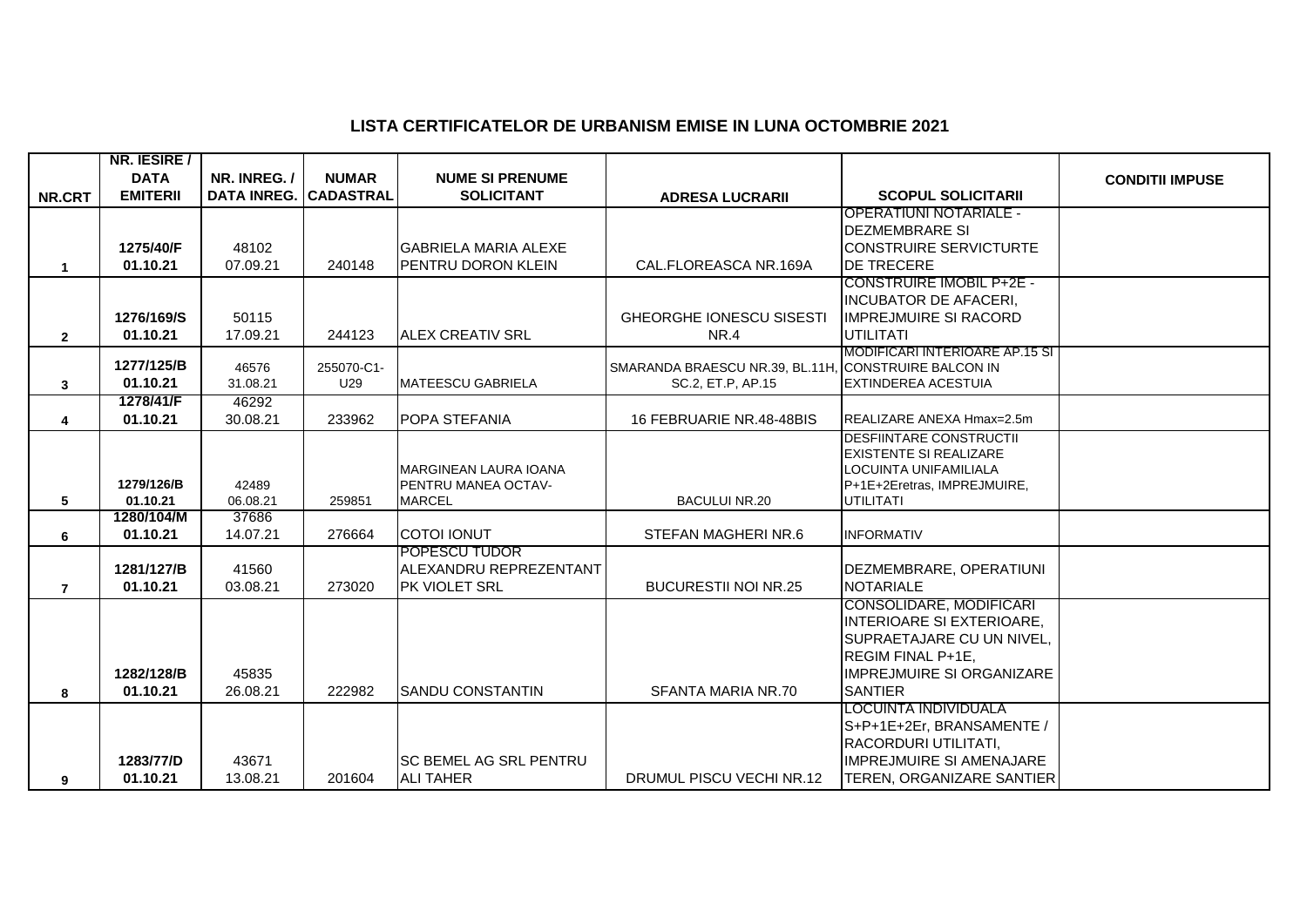|    |                        |                   |        |                                        |                                                    | <b>IREPARARE. CONSOLIDARE,</b>                      |                                |
|----|------------------------|-------------------|--------|----------------------------------------|----------------------------------------------------|-----------------------------------------------------|--------------------------------|
|    | 1284/170/S             | 43902             |        |                                        |                                                    | MODIFICARI INTERIOARE                               |                                |
| 10 | 01.10.21               | 16.08.21          | 222894 | MANEA MARIANA                          | SOMESUL RECE NR.59                                 | <b>ANEXA GARAJ</b>                                  |                                |
|    |                        |                   |        |                                        |                                                    | DESFIINTARE GARAJ (CORP C2);                        |                                |
|    |                        |                   |        |                                        |                                                    | MODIFICARI INTERIOARE,                              |                                |
|    | 1285/171/S             | 44164             |        |                                        |                                                    | EXTERIOARE, SUPRAETAJARE                            |                                |
| 11 | 01.10.21               | 17.08.21          |        | 258461-C1-U1 RADULESCU ANGELA-DANIELA  | SFANTA MARIA NR.25                                 | CORP C1 LA Sp+P+1E mansardat                        |                                |
|    | 1286/29/J              | 41098             |        |                                        |                                                    |                                                     | NU POATE FI UTILIZAT IN        |
| 12 | 01.10.21               | 02.08.21          | 231261 | <b>MIRIUTA ANA-MARIA</b>               | JIULUI NR.113                                      | <b>ICONSTRUIRE LOCUINTA P+M</b>                     | <b>SCOPUL SOLICITAT</b>        |
|    | 1287/78/D              | 44253             |        |                                        |                                                    | LOCUINTA INDIVIDUALA P+1E,                          | NU POATE FI UTILIZAT IN        |
| 13 | 01.10.21               | 17.08.21          | 224942 | <b>BAJAN MIRELA-CRISTINA</b>           | DRUMUL PISCUL PIETREI NR.82                        | <b>IMPREJMUIRE</b>                                  | <b>SCOPUL SOLICITAT</b>        |
|    | 1288/64/G              | 40835             |        |                                        |                                                    | <b>IMOBIL BIROURI, COMERT -</b>                     | <b>AVIZ DE OPORTUNITATE SI</b> |
| 14 | 01.10.21               | 30.07.21          | 276981 | RADACINI AUTO TRADING SRL PR           | CAL.GRIVITEI NR.106-116                            | <b>SERVICII</b>                                     | PROMOVARE PUZ                  |
|    | 1289/26/1              | 48501             |        |                                        |                                                    | LUCRARI DE INTERVENTIE -<br>REFACERE CONSTRUCTIE IN |                                |
| 15 | 01.10.21               | 08.09.21          |        | <b>VLAD ALEXANDRU</b>                  | <b>ISLAZ NR.2</b>                                  | <b>REGIM DE URGENTA</b>                             |                                |
|    |                        |                   | 203153 |                                        |                                                    | LUCRAI DE CONSTRUIRE                                |                                |
|    |                        |                   |        |                                        |                                                    | (REFACERE IMPREJMUIRE                               |                                |
|    |                        |                   |        |                                        |                                                    | TEREN), LUCRARI EXECUTATE                           |                                |
|    |                        |                   |        |                                        |                                                    | <b>FARA AUTORIZATIE DE</b>                          |                                |
|    |                        |                   |        |                                        |                                                    | <b>CONSTRUIRE SI AMPLASARE</b>                      |                                |
|    | 1290/43/R              | 45880             |        |                                        |                                                    | DOUA CONTAINERE -                                   | INU POATE FI UTILIZAT PENTRU   |
| 16 | 01.10.21               | 26.08.21          | 275593 | <b>CASIAN ADRIAN</b>                   | DRUMUL REGIMENTULUI NR.39-43                       | CONSTRUCTIE PROVIZORIE                              | AMPLASARE CONTAINERE           |
|    |                        |                   |        |                                        |                                                    | <b>EXTINDERE ( REALIZARE SCARA</b>                  |                                |
|    |                        |                   |        |                                        |                                                    | EXTERIOARA) SI SUPRAETAJARE                         |                                |
|    |                        |                   |        |                                        |                                                    | <b>APARTAMENT DISPUS PE 3</b>                       |                                |
|    | 1291/92/A              | 40952             |        |                                        |                                                    | NIVELE - D+P+1E, REZULTAND O                        | INU POATE FI UTILIZAT IN       |
| 17 | 01.10.21               | 02.08.21          |        | 203578-C1-U2 BADEA VASILICA            | COSTACHE ARISTIA NR.28                             | LOCUINTA D+P+2E                                     | <b>SCOPUL SOLICITAT</b>        |
| 18 | 1292/129/B<br>01.10.21 | 40694<br>30.07.21 |        | 277862-C1-U1 GOLDEN EGGS FARM SRL PRIN | EUGEN BROTE NR.46-50, BL.B3, AP.1 INCHIDERE TERASA |                                                     |                                |
|    | 1293/65/T              | 45401             |        |                                        |                                                    | <b>DESFIINTAREA CONSTRUCTIILOR</b>                  |                                |
| 19 | 01.10.21               | 24.08.21          | 258457 | <b>VLASCEANU DAVID IOSIFGHEORO</b>     | TRIUMFULUI NR.80                                   | <b>EXISTENTE PE TEREN</b>                           |                                |
|    |                        |                   |        |                                        |                                                    | <b>MODIFICARI INTERIOARE.</b>                       |                                |
|    |                        |                   |        |                                        |                                                    | <b>IEXTERIOARE SI EXTINDERE</b>                     |                                |
|    | 1294/50/L              | 47055             |        |                                        |                                                    | MANSARDA IN ETAJ, REZULTAND                         |                                |
| 20 | 01.10.21               | 01.09.21          | 233096 | LAZARESCU ANCA MARIA                   | EUGEN LOVINESCU NR.50                              | $S+P+2E$                                            |                                |
|    |                        |                   |        |                                        |                                                    | <b>CONSTRUIRE DOUA LOCUINTE</b>                     |                                |
|    |                        |                   |        |                                        |                                                    | CUPLATE P+1E+M, REFACERE                            |                                |
|    | 1295/79/D              | 48174             |        |                                        |                                                    | IMPREJMUIRE, BRANSAMENTE /                          |                                |
| 21 | 01.10.21               | 07.09.21          | 224111 | <b>TANASE DANIEL OCTAVIAN</b>          | <b>DUNACESTI NR.10</b>                             | <b>RACORDURI</b><br><b>DEMOLARE IMOBIL LOCUINT</b>  |                                |
|    | 1296/65/G              | 35842             |        |                                        |                                                    | AINDIVIDUALA CU REGIM DE                            |                                |
| 22 | 01.10.21               | 06.07.21          | 276101 | <b>IGHIGEANU MADALIN REPREZENT</b>     | GHEORGHE STEFAN NR.9A                              | <b>INALTIME PARTER</b>                              |                                |
|    |                        |                   |        |                                        |                                                    |                                                     |                                |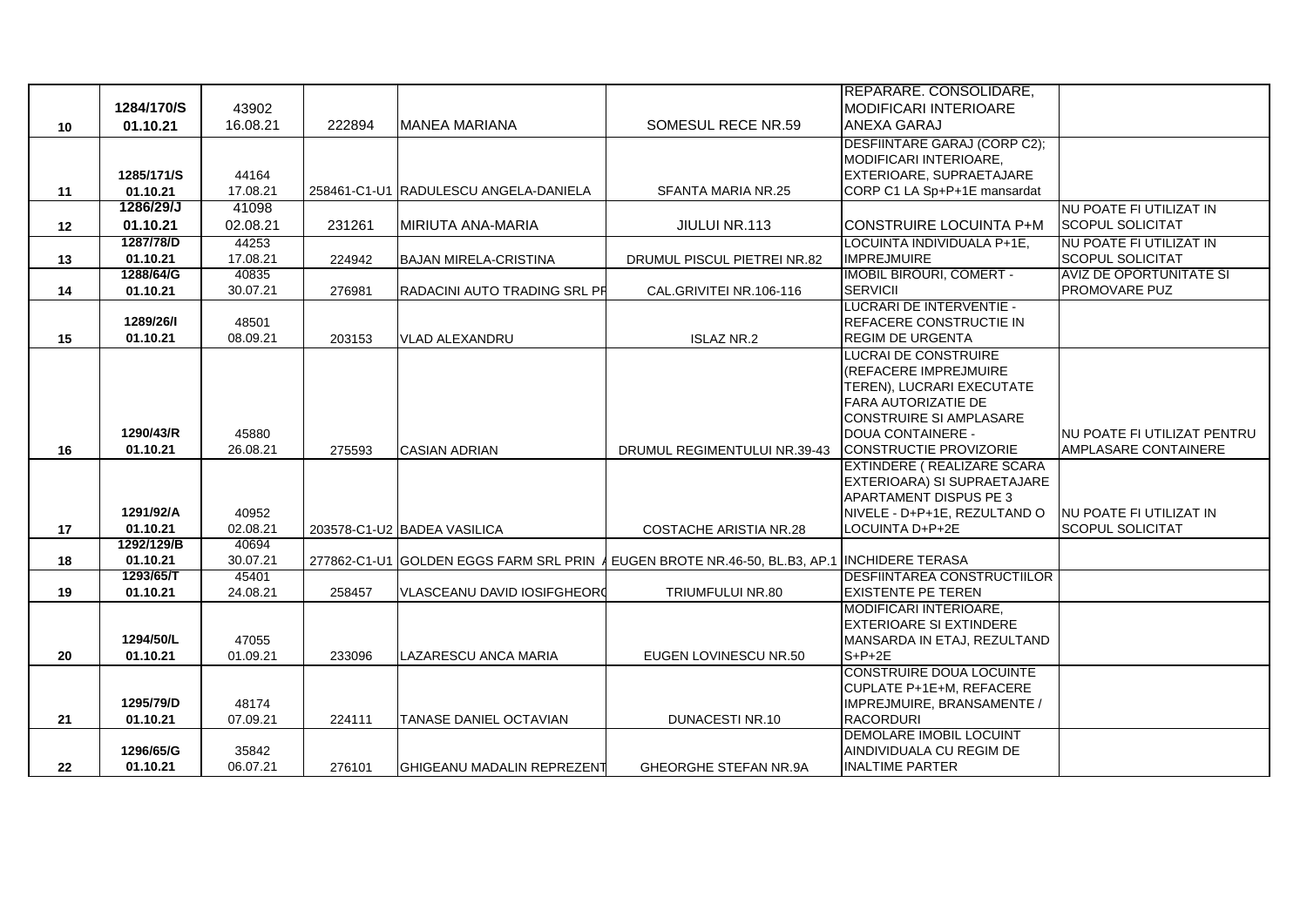|                 |           |          |        |                                          |                              | CONSOLIDARE, EXTINDERE SI                    |                                    |
|-----------------|-----------|----------|--------|------------------------------------------|------------------------------|----------------------------------------------|------------------------------------|
|                 |           |          |        |                                          |                              | SUPRAETAJARE CORP C1,                        |                                    |
|                 | 1297/93/A | 45350    |        |                                          |                              | <b>REZULTAND LOCUINTA</b>                    | <b>NU POATE FI UTILIZAT PENTRU</b> |
| 23              | 01.10.21  | 24.08.21 | 276299 | <b>CRISTACHE FLORIN - GIORGIAN</b>       | AEROGARII NR.3               | D+P+1E+2Eretras                              | LUCRARI DE SUPRAETAJARE            |
|                 |           |          |        |                                          |                              | CONSTRUIRE GARAJ RULOTA CU                   |                                    |
|                 | 1298/51/L | 42633    |        |                                          |                              | S=90m, PARTER INALT CU                       | <b>NU POATE FI UTILIZAT IN</b>     |
| 24              | 01.10.21  | 09.08.21 | 220069 | TRICA CORNELIU                           | LIBELULEI NR.9               | <b>SUPANTA</b>                               | <b>SCOPUL SOLICITAT</b>            |
|                 | 1299/94/A | 46275    |        |                                          |                              | OPERATIUNI NOTARIALE PRIVIND                 |                                    |
| 25              | 01.10.21  | 30.08.21 | 208940 | POPESCU ANA                              | DRUMUL AGATULUI NR.38C       | <b>CIRCULATIA IMOBILIARA</b>                 |                                    |
|                 | 1300/55/N | 44379    |        |                                          |                              |                                              |                                    |
| 26              | 01.10.21  | 18.08.21 | 215892 | SC PROFILUX SA PRIN STAN ADR             | NADES NR.12-14, LOT 4/15     | <b>INFORMARE</b>                             |                                    |
|                 | 1301/66/T | 46099    |        |                                          |                              | <b>CONSTRUIRE IMOBIL LOCUINTE</b>            |                                    |
| 27              | 04.10.21  | 27.08.21 | 263709 | <b>IONITA FLORIAN</b>                    | ALEEA TEISANI NR.270         | COLECTVE S+P+5E                              |                                    |
|                 |           |          |        |                                          |                              | DEMONTARE ATM SI FIRMA                       |                                    |
|                 | 1302/42/F | 40494    |        |                                          |                              | LUMINOASABCR AGENTIA                         |                                    |
| 28              | 04.10.21  | 29.07.21 |        | 250989-C1-U22 BANCA COMERCIALA ROMANA SA | DR.FELIX NR.99-101, BL.19    | DR.FELIX                                     |                                    |
|                 | 1303/80/D | 44598    |        |                                          |                              |                                              |                                    |
| 29              | 04.10.21  | 19.08.21 | 226332 | <b>MATEI OVIDIU-MARIUS</b>               | DRUMUL REGIMENTULUI NR.19-21 | <b>INFORMARE</b>                             |                                    |
|                 |           |          |        |                                          |                              | AMPLASARE REZERVOR AZOT SI                   |                                    |
|                 |           |          |        |                                          |                              | <b>INSTALATII AFERENTE,</b>                  |                                    |
|                 |           |          |        |                                          |                              | EXTINDERE PLATFORMA                          |                                    |
|                 |           |          |        |                                          |                              | BETONATA SI EXECUTARE                        |                                    |
|                 |           |          |        |                                          |                              | <b>IMPREJMUIRE - AUTORIZARE</b>              |                                    |
|                 | 1304/27/1 | 45883    |        |                                          |                              | LUCRARI EXECUTATE FARA                       |                                    |
| 30              | 04.10.21  | 26.08.21 | 210762 | REGINA MARIA - BANCA CENTRAI             | ION IONESCU DE LA BRAD NR.2D | <b>AUTORIZATIE DE CONSTRUIRE</b>             |                                    |
|                 | 1305/52/L | 37353    |        |                                          |                              |                                              | NU POATE FI UTILIZAT IN            |
| 31              | 04.10.21  | 13.07.21 | 226636 | COSTACHE VICTORIA LOREDANA               | LONEA NR.14                  | CONSTRUIRE SPATIU COMERCIAL SCOPUL SOLICITAT |                                    |
|                 |           |          |        |                                          |                              | CONSOLIDARE, SUPRAINALTARE                   |                                    |
|                 |           |          |        |                                          |                              | IMOBIL CU DESTINATIA DE APART-               |                                    |
|                 |           |          |        |                                          |                              | HOTEL SI ORGANIZARE EXECUTIE                 |                                    |
|                 |           |          |        |                                          |                              | IN VEDEREA DEFINITIVARII                     |                                    |
|                 | 1306/66/G | 44442    |        |                                          |                              | CONSTRUCTIEI - RH                            | AVIZ DE OPORTUNITATE SI            |
| 32 <sub>2</sub> | 04.10.21  | 18.08.21 | 279467 | <b>RAPEANU RALUCA</b>                    | <b>INTR.GENEVA FN</b>        | FINAL=S+P+7E                                 | <b>PROMOVARE PUZ</b>               |
|                 |           |          |        |                                          |                              | AUTORIZAREA LUCRARILOR DE                    |                                    |
|                 |           |          |        |                                          |                              | CONSOLIDARE SI EXTINDERE A                   |                                    |
|                 |           |          |        |                                          |                              | CONSTRUCTIEI C2 - ANEXA SI                   |                                    |
|                 | 1307/67/G | 42111    |        |                                          |                              | TRENSFORMAREA ACESTEIA IN                    |                                    |
| 33              | 04.10.21  | 05.08.21 | 202767 | SANDU GEORGE IULIANA                     | GOLOVITA NR.51               | LOCUINTA P+M                                 |                                    |
|                 |           |          |        |                                          |                              |                                              |                                    |
|                 |           |          |        |                                          |                              | <b>RECONFIGURARE SI</b>                      |                                    |
|                 |           |          |        |                                          |                              | SUPRAETAJARE LOCUINTA CORP                   |                                    |
|                 | 1308/53/L | 17603    |        |                                          |                              | IC1 LA Sp+P+1E+M, REMODELARE                 |                                    |
| 34              | 04.10.21  | 05.04.21 | 271927 | <b>CRISTACHE OVIDIU</b>                  | LUGOJ NR.50                  | <b>CORP C2, IMPREJMUIRE</b>                  |                                    |
|                 |           |          |        |                                          |                              | REALIZARE SCARA INTERIOARA                   |                                    |
|                 | 1309/43/F | 49281    |        |                                          |                              | DE ACCES DE LA PARTER LA                     |                                    |
| 35              | 04.10.21  | 14.09.21 |        | 253240-C1-U1 CIONOIU OLGA CRISTINA       | FEROVIARILOR NR.26-28        | <b>BOXA DE LA SUBSOL</b>                     |                                    |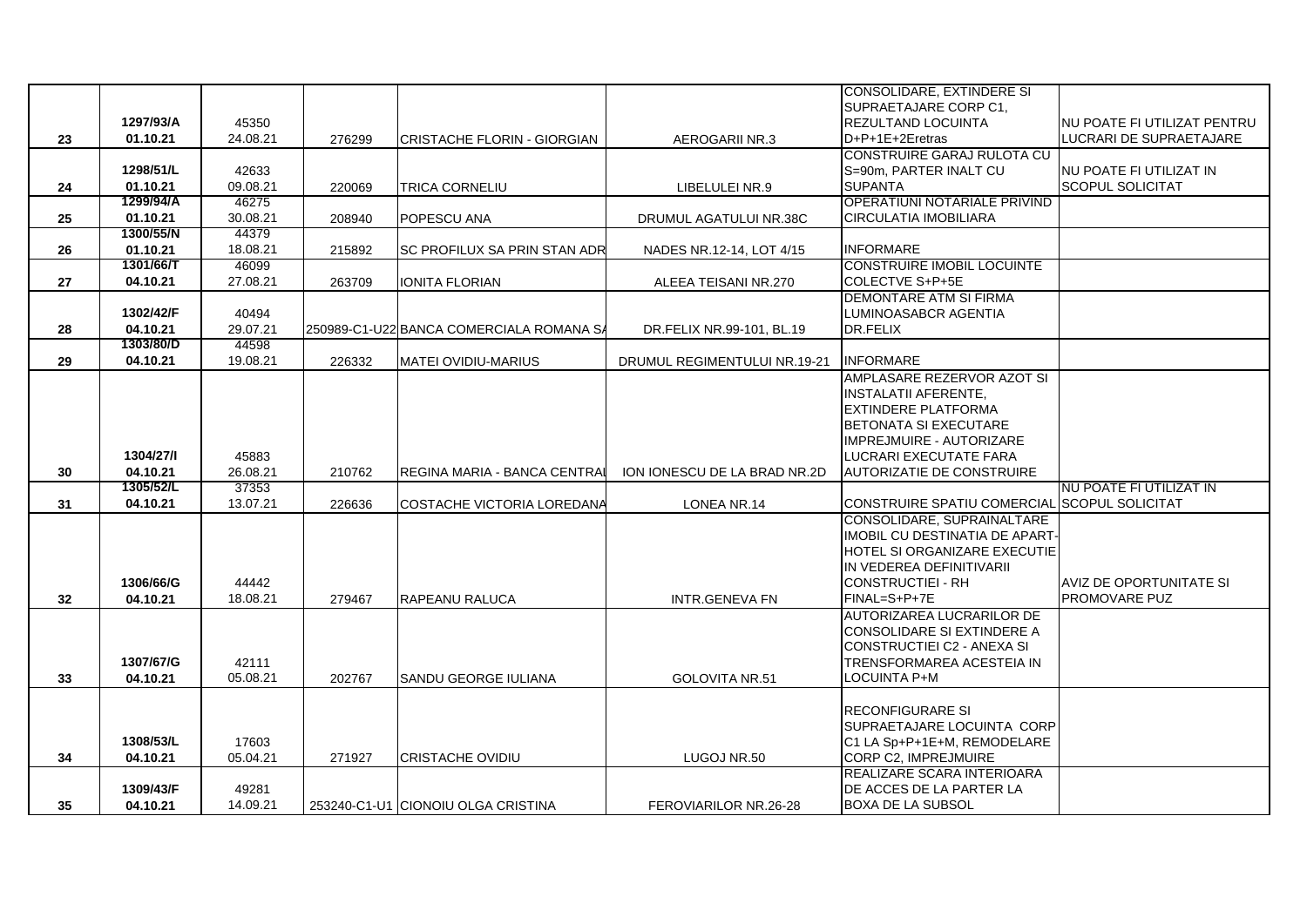|    | 1310/172/S            | 50306             |        |                                            |                                                                               |                                                       |                      |
|----|-----------------------|-------------------|--------|--------------------------------------------|-------------------------------------------------------------------------------|-------------------------------------------------------|----------------------|
| 36 | 05.10.21              | 20.09.21          | 255881 | PANAIT GEORGE-IULIAN                       | HEORGHE IONESCU SISESTI NR.191-1 IMPREJMUIRE TEREN                            |                                                       |                      |
|    |                       |                   |        |                                            |                                                                               | <b>CONSTRUIRE CLADIRE CU</b>                          |                      |
|    |                       |                   |        |                                            |                                                                               | <b>DESTINATIA DE ACTIVITATI</b>                       |                      |
|    | 1311/173/S            | 46323             |        |                                            |                                                                               | SPORTIVE (SALA FITNESS) SI                            |                      |
| 37 | 05.10.21              | 30.08.21          | 218909 |                                            | SOCIETATEA SALES AND MARKEIGHEORGHE IONESCU SISESTI NR.217 PISCINA EXTERIOARA |                                                       | <b>PROMOVARE PUD</b> |
|    |                       |                   |        |                                            |                                                                               | CONSOLIDARE, EXTINDERE,                               |                      |
|    |                       |                   |        |                                            |                                                                               | <b>RECOMPARTIMENTARE.</b>                             |                      |
|    |                       |                   |        |                                            |                                                                               | MODERNIZARE SI ETAJARE CORP                           |                      |
|    |                       |                   |        |                                            |                                                                               | C1 REZULTAND LOCUINTA<br>INDIVIDUALA P+1E, EXTINDERE, |                      |
|    |                       |                   |        |                                            |                                                                               | DESFIINTARE PARTIALA CORP C3,                         |                      |
|    |                       |                   |        |                                            |                                                                               | <b>REAMENAJARE ANEXE - CORPURI</b>                    |                      |
|    | 1312/68/G             | 34887             |        |                                            |                                                                               | C2, C3 SI C4, REAMENAJARE                             |                      |
| 38 | 05.10.21              | 01.07.21          | 276313 | <b>TUICA LIVIA</b>                         | CONSTANTIN GODEANU NR.20                                                      | <b>INCINTA</b>                                        |                      |
|    | 1313/54/L             | 38676             |        |                                            |                                                                               | LOCUINTA INDIVIDUALA Sp+P+1E                          |                      |
| 39 | 05.10.21              | 19.07.21          | 272365 | CIUCA DANIEL-MIHAIL                        | LEMNARILOR NR.49                                                              | SI REFACERE IMPREJMUIRE                               |                      |
|    | 1314/44/R             | 35209             |        |                                            |                                                                               | <b>CONSTRUIRE TERASA</b>                              |                      |
| 40 | 05.10.21              | 02.07.21          |        | 278091-C1-U63 DRIGA CRISTINA MIHAELA REPRE | PETRU RARES NR.15, AP.1                                                       | <b>ACOPERITA USOARA</b>                               |                      |
|    | 1315/119/P            | 35576             |        |                                            |                                                                               | REALIZARE COPERTINA PE                                |                      |
| 41 | 05.10.21              | 05.07.21          |        | 272020-C1-U15 CIOCIRLAN EDUARD             | POPISTEANU NR.35-37, BL.C1, ET.4, AITERASA AFERENTA AP.11                     |                                                       |                      |
|    |                       |                   |        |                                            |                                                                               | <b>DESFIINTARE CONSTRUCTIE</b>                        |                      |
|    |                       |                   |        |                                            |                                                                               | EXISTENTA SI CONSTRUIRE                               |                      |
|    |                       |                   |        |                                            |                                                                               | IMOBIL SERVICII SI LOCUINTE DE                        |                      |
|    |                       |                   |        |                                            |                                                                               | SERVICIU - P+3E, ACCES AUTO SI                        |                      |
|    |                       |                   |        |                                            |                                                                               | PIETONAL, RACORD LA DRUMUL                            |                      |
|    | 1316/130/B            | 36468             |        |                                            |                                                                               | PUBLIC, IMPREJMUIRE SI                                |                      |
| 42 | 05.10.21              | 08.07.21          | 278617 | <b>IANCU GABRIELIANCU GEORGIAN</b>         | <b>BUCURESTII NOI NR.197</b>                                                  | <b>ORGANIZARE SANTIER</b>                             | <b>PROMOVARE PUD</b> |
|    |                       |                   |        |                                            |                                                                               | LOCUINTA UNIFAMILIALA P+2E,                           |                      |
|    | 1317/120/P            | 36003             |        |                                            |                                                                               | IMPREJMUIRE, ORGANIZARE                               |                      |
| 43 | 05.10.21<br>1318/56/N | 06.07.21          | 215576 | <b>ISTOC ADRIAN</b>                        | DRUMUL PLAIUL CAMPINEI NR.27                                                  | <b>SANTIER</b>                                        | <b>PROMOVARE PUD</b> |
| 44 | 05.10.21              | 47797<br>06.09.21 | 204995 | <b>VASLUIAN DIANA</b>                      | DRUMUL NISIPOASA NR.55D                                                       | <b>INFORMATIV</b>                                     |                      |
|    | 1319/69/G             | 45767             |        |                                            |                                                                               |                                                       |                      |
| 45 | 05.10.21              | 25.08.21          | 276074 | IVAN CRISTINA PRIN AVOCAT IVA              | GHIOZDANULUI NR.1                                                             | <b>INFORMARE</b>                                      |                      |
|    | 1320/31/V             | 44296             |        |                                            |                                                                               | CONSOLIDARE, RESTAURARE                               |                      |
| 46 | 05.10.21              | 18.08.21          | 218291 | <b>RUSSU CRISTIANA</b>                     | TUDOR VIANU NR.46A                                                            | <b>IMOBIL DE LOCUINTE Sp+P</b>                        |                      |
|    | 1321/174/S            | 46917             |        |                                            |                                                                               | <b>OPERATIUNI MOTARIALE -</b>                         |                      |
| 47 | 05.10.21              | 01.09.21          | 264950 | <b>MUNTEANU NICOLAE</b>                    | <b>SALAJENI NR.45</b>                                                         | <b>DEZMEMBRARE TEREN</b>                              |                      |
|    | 1322/70/G             | 47163             |        |                                            |                                                                               |                                                       |                      |
| 48 | 05.10.21              | 09.09.21          | 262556 | <b>MARDAN DANIEL</b>                       | <b>GRATIOASA NR.18</b>                                                        | <b>INFORMATIV</b>                                     |                      |
|    | 1323/57/N             | 45646             |        |                                            |                                                                               | <b>INFORMARE - OPERATIUNI</b>                         |                      |
| 49 | 05.10.21              | 25.08.21          | 279427 | <b>IONESCU STELUTA</b>                     | NATATIEI NR.2                                                                 | <b>NOTARIALE</b>                                      |                      |
|    | 1324/81/D             | 47839             |        |                                            |                                                                               |                                                       |                      |
| 50 | 05.10.21              | 06.09.21          | 279663 |                                            | MAVRODIN BOGDAN MIHAIL PRINDNESCU SISESTI NR.34A / DARMANES INFORMARE         |                                                       |                      |
|    | 1325/131/B            | 47366             |        |                                            |                                                                               | <b>DESFIINTARE LOCUINTA PARTER</b>                    |                      |
| 51 | 05.10.21              | 05.10.21          | 234199 | <b>FECIORU CATALIN MIHAI</b>               | INTR.BERHECI NR.32                                                            | <b>SI CONSTRUCTII ANEXA</b>                           |                      |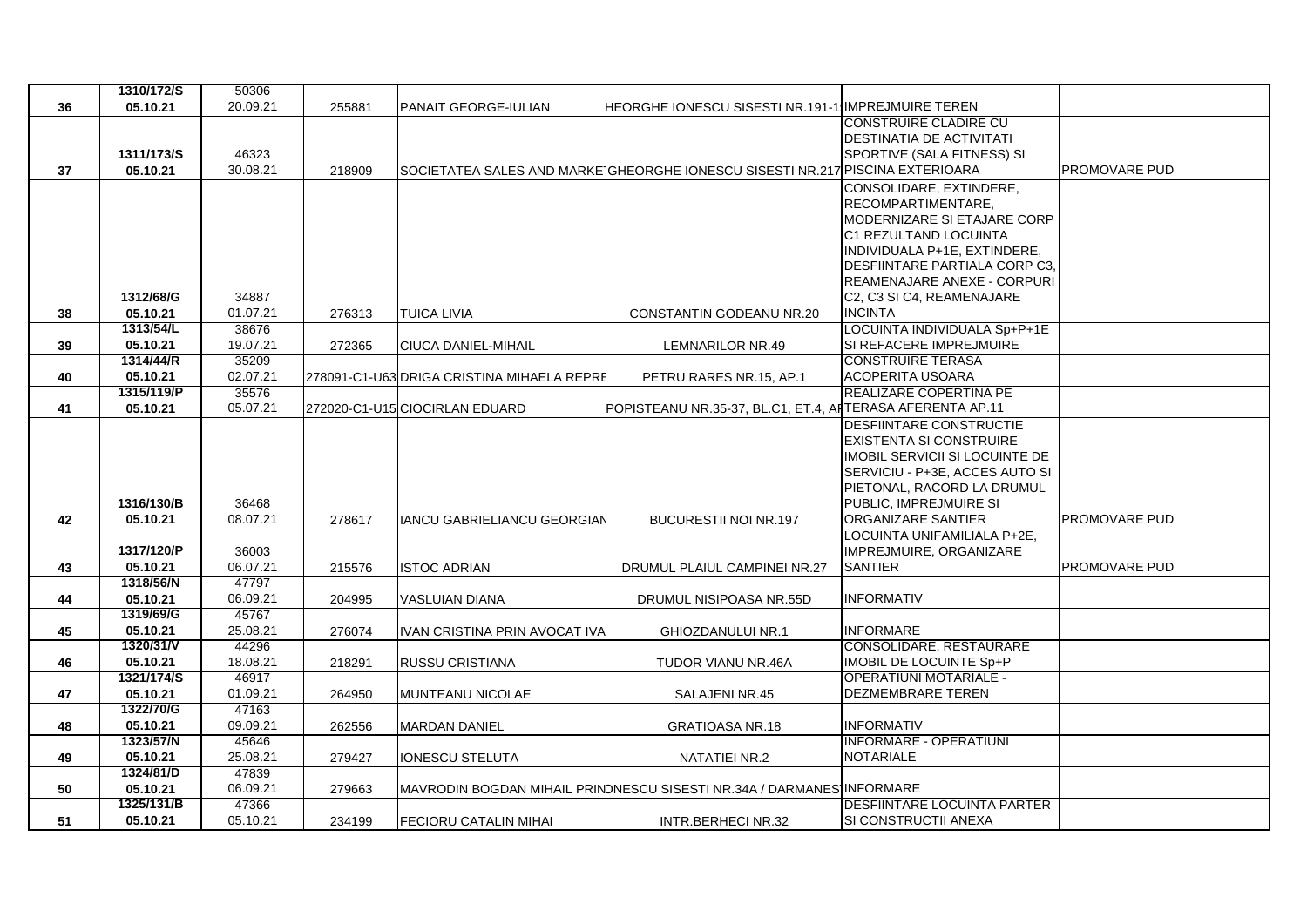|    | 1326/45/R             | 47065             |                         |                                      |                                                          | <b>DESFIINTAREA CONSTRUCTIEI</b>                 |                                                    |
|----|-----------------------|-------------------|-------------------------|--------------------------------------|----------------------------------------------------------|--------------------------------------------------|----------------------------------------------------|
| 52 | 05.10.21              | 01.09.21          | 227060                  | <b>GHERMAN MIHAI - LIVIUGHERMAI</b>  | PARAUL RECE NR.9A                                        | <b>EXISTENTE PE TEREN</b>                        |                                                    |
|    | 1327/82/D             | 44842             |                         |                                      |                                                          |                                                  |                                                    |
| 53 | 05.10.21<br>1328/71/G | 07.09.21          | 278381                  | <b>IONESCU ION</b>                   | DORNEI NR.118                                            | <b>INFORMARE</b>                                 |                                                    |
|    |                       | 48433             |                         |                                      |                                                          |                                                  |                                                    |
| 54 | 05.10.21              | 08.09.21          | 243408                  | <b>BAR NICOLAE - DANIEL PRIN BAR</b> | CONSTANTIN GODEANU NR.44A                                | LOCUINTA UNIFAMILIALA Sp+P+1E                    |                                                    |
|    | 1329/175/S            | 49332             |                         |                                      |                                                          |                                                  |                                                    |
| 55 | 05.10.21              | 14.09.21          | 261386                  | SIMONA CLAUDIA BALAN                 | GHEORGHE IONESCU SISESTI NR.38 INFORMARE                 |                                                  |                                                    |
|    | 1330/123/C            | 47610             |                         |                                      |                                                          |                                                  |                                                    |
| 56 | 05.10.21<br>1331/72/G | 03.09.21          | 219607                  | <b>MEHDI ABBAS</b>                   | CHITILEI NR.151                                          | <b>INFORMARE</b>                                 |                                                    |
|    |                       | 43526             |                         |                                      |                                                          |                                                  |                                                    |
| 57 | 05.10.21              | 12.08.21          | 279351                  | URSU CRISTIAN                        | <b>GALICENI NR.13</b>                                    | <b>INFORMATIV</b><br><b>INFORMARE IN VEDEREA</b> |                                                    |
|    |                       |                   |                         |                                      |                                                          |                                                  |                                                    |
|    |                       |                   |                         |                                      |                                                          | <b>CONCESIONARE TEREN PENTRU</b>                 |                                                    |
|    | 1332/124/C            |                   |                         |                                      |                                                          | EXTINDERE CU PLATFORMA                           |                                                    |
|    | 05.10.21              | 32398             |                         |                                      |                                                          | <b>PARCARE SI AMENAJARE ACCES</b><br><b>AUTO</b> | NU POATE FI UTILIZAT IN<br><b>SCOPUL SOLICITAT</b> |
| 58 | 1333/67/T             | 17.06.21<br>46280 | 214602                  | RODANI GEORGIA RALUCA PENTI          | <b>CLABUCET F.N</b>                                      | <b>MODIFICARI INTERIOARE SI</b>                  |                                                    |
|    | 05.10.21              | 30.08.21          |                         |                                      | E TITULESCU NR.115-117, BL.6, SC.1, SCHIMBARE DESTINATIE |                                                  |                                                    |
| 59 | 1334/95/A             | 43520             |                         | 251325-C1-U15 ISMAIL FIDAN-BAHTIAR   |                                                          | <b>OPERATIUNI NOTARIALE -</b>                    |                                                    |
| 60 | 05.10.21              | 12.08.21          | 208855                  | NICODIM FLORIN - COSTEL              | AMFOREI NR.20                                            | VANZARE                                          |                                                    |
|    | 1335/73/G             | 44450             |                         |                                      |                                                          |                                                  |                                                    |
| 61 | 05.10.21              | 18.08.21          | 265934                  | BORSAN TUDOR ALEXANDRU               | CAL.GRIVITEI NR.182B                                     | <b>INFORMARE</b>                                 |                                                    |
|    | 1336/132/B            | 38581             |                         |                                      |                                                          |                                                  |                                                    |
| 62 | 05.10.21              | 19.07.21          | 219740                  | <b>BROD RARES VINCENTIU REPREZ</b>   | BUCURESTI-PLOIESTI NR.23                                 | <b>INFORMARE</b>                                 |                                                    |
|    | 1337/133/B            | 38582             |                         |                                      |                                                          |                                                  |                                                    |
| 63 | 05.10.21              | 19.07.21          | 214330                  | <b>BROD RARES VINCENTIU REPREZ</b>   | BUCURESTI-PLOIESTI NR.87E                                | <b>INFORMARE</b>                                 |                                                    |
|    |                       |                   |                         |                                      |                                                          | DECORATIVE SI MODIFICARI                         |                                                    |
|    |                       |                   |                         |                                      |                                                          | <b>CROMATICE/STILISTICE ALE</b>                  |                                                    |
|    |                       |                   |                         |                                      |                                                          | <b>FATADELOR, MODIFICARI</b>                     |                                                    |
|    |                       |                   |                         |                                      |                                                          | ELEMENTE VITRATE SI                              |                                                    |
|    |                       |                   |                         |                                      |                                                          | <b>TERMOSISTEM PENTRU</b>                        |                                                    |
|    |                       |                   |                         |                                      |                                                          | EFICIENTIZARE CONSUM                             |                                                    |
|    |                       |                   |                         |                                      |                                                          | <b>ENERGIE SI IMPLEMENTRA</b>                    |                                                    |
|    |                       |                   |                         |                                      |                                                          | <b>MASURI PENTRU PROTECTIA LA</b>                |                                                    |
|    | 1338/44/F             | 43339             |                         |                                      |                                                          | <b>INCENDII, ORGANIZARE</b>                      |                                                    |
| 64 | 05.10.21              | 11.08.21          | 206646                  | SC PRB CASA SRL PRIN NICULES         | IACOB FELIX NR. 49                                       | <b>EXECUTIE</b>                                  |                                                    |
|    | 1339/176/S            | 44446             |                         |                                      |                                                          |                                                  |                                                    |
| 65 | 05.10.21              | 18.08.21          | 271280                  | <b>MUNTENU IULIA</b>                 | <b>CONSTANTIN STERE NR.21A</b>                           | <b>INFORMARE</b>                                 |                                                    |
|    | 1340/177/S            | 42741             |                         |                                      |                                                          | <b>INCHIDERE BALCON CU PANOURI</b>               |                                                    |
| 66 | 05.10.21              | 09.08.21          | 278091-C1-U36 ANCA RADU |                                      | PETRU RARES NR.15, ET.4. AP.406                          | <b>DE STICLA PLIABILE</b>                        |                                                    |
|    | 1341/58/N             | 41554             |                         |                                      |                                                          | MODIFICARE DE TEMA IN TIMPUL                     |                                                    |
| 67 | 05.10.21              | 03.08.21          | 279463                  | POSTOLACHE CONSTANTIN PENT           | NORDULUI NR.96T                                          | <b>EXECUTIEI</b>                                 |                                                    |
|    | 1342/96/A             | 44821             |                         |                                      |                                                          |                                                  |                                                    |
| 68 | 05.10.21              | 20.08.21          | 215560                  | SANDU ELENA                          | ABRUD NR.112                                             | DEZMEMBRARE TEREN                                |                                                    |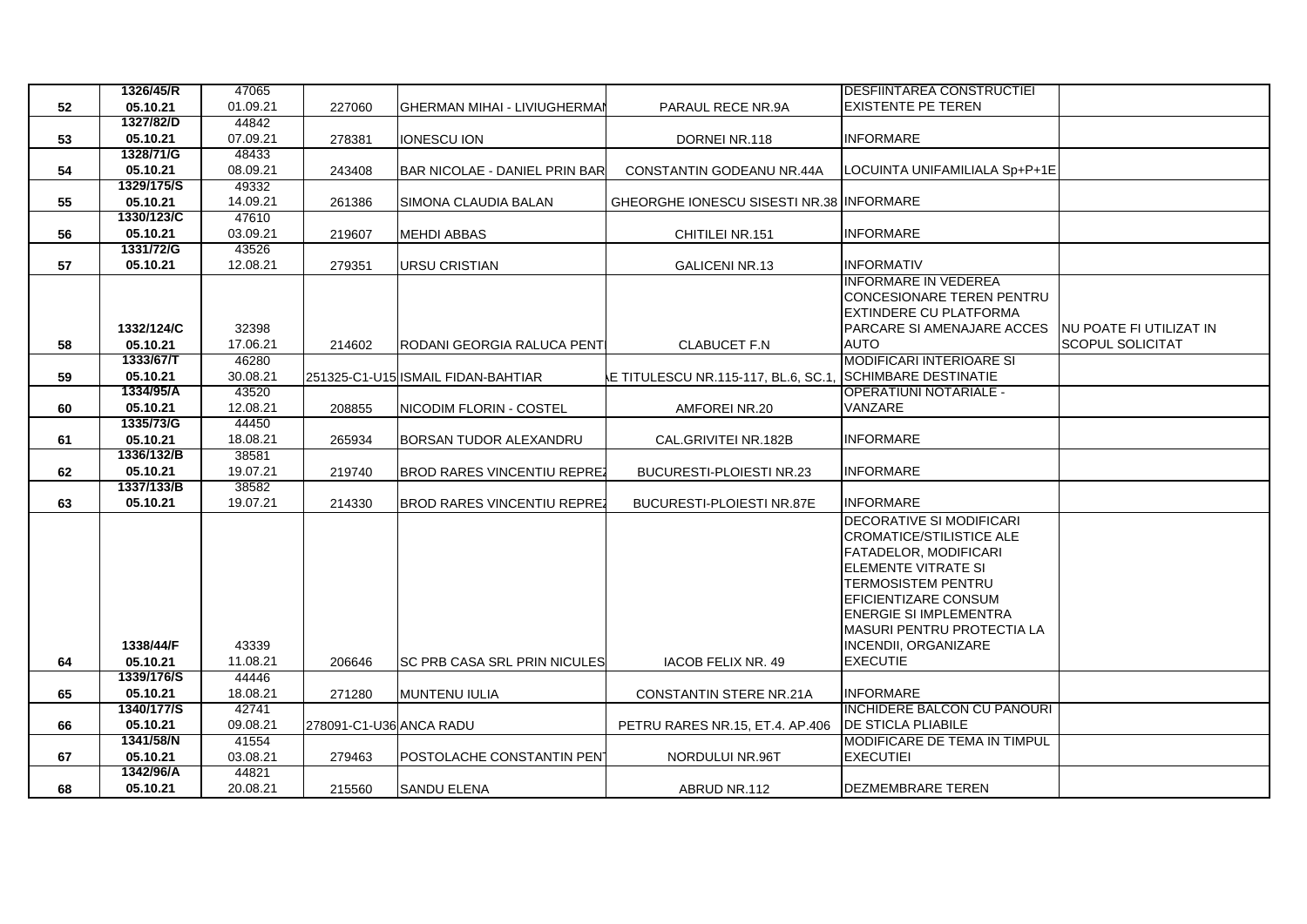|    |            |          |        |                                  |                                                                                | IUNIREA CELOR DOUA BALCOANE                               |                         |
|----|------------|----------|--------|----------------------------------|--------------------------------------------------------------------------------|-----------------------------------------------------------|-------------------------|
|    | 1343/32/V  | 47540    |        |                                  |                                                                                | ALE APARTAMENTULUI SITUAT LA                              |                         |
| 69 | 05.10.21   | 09.09.21 |        | 255582-C1-U1 IORDACHESCU DANIELA | VIRGILIU NR.53                                                                 | <b>MANSARDA</b>                                           |                         |
|    | 1344/55/L  | 44772    |        |                                  |                                                                                | <b>OPERATIUNI NOTARIALE -</b>                             |                         |
| 70 | 05.10.21   | 19.08.21 | 259488 | <b>GARJOABA CONSTANTIN</b>       | LECTORULUI NR.1A                                                               | <b>DEZMEMBRARE</b>                                        |                         |
|    | 1345/97/A  | 44466    |        |                                  |                                                                                |                                                           |                         |
| 71 | 05.10.21   | 18.08.21 | 200489 | <b>VLAD COSTEL</b>               | ARAD NR.1                                                                      | <b>INFORMARE</b>                                          |                         |
|    | 1346/134/B | 42994    |        |                                  |                                                                                | <b>OPERATIUNI NOTARIALE -</b>                             |                         |
| 72 | 05.10.21   | 10.08.21 | 269466 |                                  | ALEXANDRESCU MIHAIL BARBU CURESTI-PLOIESTI NR.43A (FOST 43A VANZARE            |                                                           |                         |
|    | 1347/178/S | 48418    |        |                                  |                                                                                |                                                           |                         |
| 73 | 05.10.21   | 08.09.21 | 218606 | <b>IONESCU MATEI COSTIN</b>      | MAGURA SLATIOAREI NR.4                                                         | <b>INFORMARE</b>                                          |                         |
|    | 1348/45/F  | 43875    |        |                                  |                                                                                | MODIFICARI INTERIOARE SI                                  |                         |
| 74 | 05.10.21   | 16.08.21 |        | 255641-C1-U1 BEDROSIAN ALINA     | USULUI NR.9, BL.XI/3BIS, SC.A, ET.3, AREAMENAJARE AP.6                         |                                                           |                         |
|    | 1349/59/N  | 36219    |        |                                  |                                                                                |                                                           |                         |
| 75 | 05.10.21   | 07.07.21 | 204592 | TUDORACHE IOAN                   | NAVIGATIEI NR.17                                                               | <b>DESFIINTARE PARTIALA</b>                               |                         |
|    |            |          |        |                                  |                                                                                | <b>CONSTRUIRE STATIE DE BAZA</b>                          |                         |
|    | 1350/135/B | 37366    |        |                                  |                                                                                | <b>PENTRU SERVICII DE</b>                                 |                         |
| 76 | 05.10.21   | 13.07.21 | 236536 | SC RCS&RDS SA PRIN PREDOIU-I     | BUCURESTI-PLOIESTI NR.19-21                                                    | COMUNICATII ELECTRONICE                                   |                         |
|    |            |          |        |                                  |                                                                                | AMENAJARE SPATIU VERDE, LOC                               |                         |
|    |            |          |        |                                  |                                                                                | DE JOACA, CIRCULATIE                                      |                         |
|    |            |          |        |                                  |                                                                                | PIETONALA, ACCES AUTO,                                    |                         |
|    |            |          |        |                                  |                                                                                | <b>IMPREJMUIRE TEREN SI SISTEM</b>                        |                         |
|    |            |          |        |                                  |                                                                                | IDE COLECTARE SELECTIVA A                                 |                         |
|    | 1351/121/P | 40732    |        |                                  |                                                                                | <b>DESEURILOR AFERENTE</b>                                |                         |
| 77 | 05.10.21   | 30.07.21 | 274320 | SOMETSA PRIN VEGO CONCEPT        | BUCURESTI-PLOIESTI NR.93                                                       | ANSAMBLULUI EXISTENT                                      |                         |
|    |            |          |        |                                  |                                                                                | LOCUINTA INDIVIDUALA, SPATII                              |                         |
|    | 1352/179/S | 40501    |        |                                  |                                                                                | <b>BIROURI SI SPATII COMERCIALE</b>                       |                         |
| 78 | 05.10.21   | 29.07.21 | 242534 |                                  | KENNER SYSTEMS SRL SI REDCOGHEORGHE IONESCU SISESTI NR.411 S+P+2E, IMPREJMUIRE |                                                           | <b>PROMOVARE PUD</b>    |
|    |            |          |        |                                  |                                                                                | <b>SCHIMBARE DESTINATIE DIN</b>                           |                         |
|    |            |          |        |                                  |                                                                                | HOTEL IN LOCUINTE COLECTIVE;                              |                         |
|    |            |          |        |                                  |                                                                                | <b>IDESFIINTARE PARTIALA.</b>                             |                         |
|    |            |          |        |                                  |                                                                                | <b>REMODELARE CLADIRE,</b>                                |                         |
|    |            |          |        |                                  |                                                                                | EXTINDERE SUBTERANA SI                                    |                         |
|    |            |          |        |                                  |                                                                                | SUPRATERANA, MODIFICARE                                   |                         |
|    |            |          |        |                                  |                                                                                | FATADE, RECOMPARTIMENTARE                                 |                         |
|    |            |          |        |                                  |                                                                                | <b>SI CONSOLIDARE IMOBIL</b>                              |                         |
|    |            |          |        |                                  |                                                                                | LOCUINTE COLECTIVE CORP C1 -                              |                         |
|    | 1353/74/G  | 45670    |        |                                  |                                                                                | S+P+4E, CORP C2 - S+P+4E SI C3 - INU POATE FI UTILIZAT IN |                         |
| 79 | 05.10.21   | 25.08.21 | 208321 | CRISTEA SIMONA - MARINA PENT     | <b>GARLEI NR.30A</b>                                                           | 2S+P+4E                                                   | <b>SCOPUL SOLICITAT</b> |
|    | 1354/122/P | 34857    |        |                                  |                                                                                |                                                           |                         |
| 80 | 05.10.21   | 01.06.21 | 258678 | HAGIESCU CONSTANTIN TIBERIU      | BUCURESTI-PLOIESTI NR.117D                                                     | ILOCUINTA INDIVIDUALA S+P+2E                              |                         |
|    |            |          |        |                                  |                                                                                | <b>MODIFICARECONSTRUCTIE</b>                              |                         |
|    | 1355/68/T  | 43673    |        |                                  |                                                                                | AUTORIZATA IN BAZA AC                                     |                         |
| 81 | 05.10.21   | 13.08.21 | 274479 | VADUVA RADU - ILIE REREZENTA     | TEISANI NR.57-63                                                               | NR.171/05/T/6555/11.06.2021                               |                         |
|    |            |          |        |                                  |                                                                                | <b>DESFIINTAREA CONSTRUCTIILOR</b>                        |                         |
|    | 1356/56/L  | 43656    |        |                                  |                                                                                | <b>EXISTENTE: CONSTRUIRE</b>                              |                         |
| 82 | 05.10.21   | 13.08.21 | 205772 | <b>IMARCU GEORGE GABRIEL</b>     | LUDUS NR.55                                                                    | LOCUINTA P+1EM                                            | <b>IPROMOVARE PUD</b>   |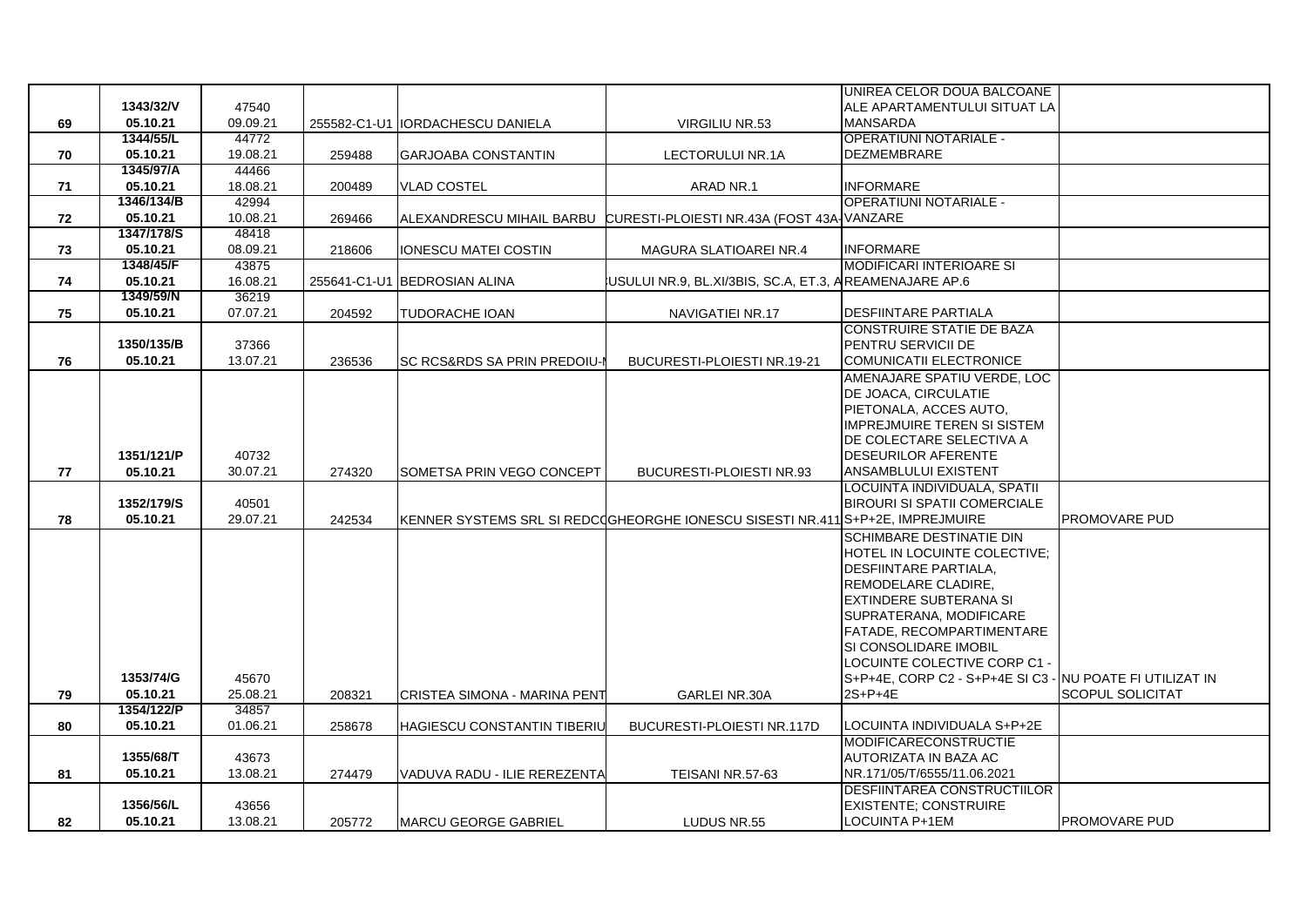|    |            |          |              |                                          |                                                               | <b>DESFIINTARE CONSTRUCTIE</b>      |                               |
|----|------------|----------|--------------|------------------------------------------|---------------------------------------------------------------|-------------------------------------|-------------------------------|
|    |            |          |              |                                          |                                                               | <b>IEXISTENTA SI CONSTRUIRE</b>     |                               |
|    | 1357/30/J  | 40953    |              |                                          |                                                               | IMOBIL P+2E+3R CU FUNCTIUNEA        |                               |
| 83 | 05.10.21   | 02.08.21 | 223760       | VASILE ROXANA - NICOLETA                 | <b>INTR.JUGULUI NR.1</b>                                      | LOCUINTE COLECTIVE                  | PROMOVARE PUD                 |
|    |            |          |              |                                          |                                                               | DEMOLARE CORP C1; EXTINDERE         |                               |
|    |            |          |              |                                          |                                                               | SI CONSOLIDARE CORP C2,             |                               |
|    |            |          |              |                                          |                                                               | SUPRAETAJARE LA S+P+2E -            |                               |
|    | 1358/98/A  | 30509    |              |                                          |                                                               | LOCUINTA UNIFAMILIALA SI            |                               |
| 84 | 05.10.21   | 09.06.21 | 255949       | <b>ISC POLEN IMPEX SRL</b>               | AMMAN NR.30                                                   | <b>IMPREJMUIRE</b>                  |                               |
|    | 1359/69/T  | 43096    |              |                                          |                                                               |                                     |                               |
| 85 | 06.10.21   | 11.08.21 | 279600       | TAFRATOV LUMINITA FLORICA                | TEODOSIE RUDEANU NR.18                                        | <b>INFORMATIV</b>                   |                               |
|    | 1360/83/D  | 48172    |              |                                          |                                                               |                                     |                               |
| 86 | 06.10.21   | 07.09.21 |              | C1-U46250881-CAPATEANU NARCIS RUXANDRA M | CAL.DOROBANTILOR NR.168, P+Mz                                 | <b>INFORMARE</b>                    |                               |
|    |            |          |              |                                          |                                                               | <b>IMOBIL CU FUNCTIUNEA DE</b>      |                               |
|    |            |          |              |                                          |                                                               | LOCUINTA INDIVIDUALA S+P+2E,        |                               |
|    | 1361/46/F  | 43219    |              |                                          |                                                               | REFACERE IMPREJMUIRE,               |                               |
| 87 | 06.10.21   | 11.08.21 | 215026       | <b>IANCU ADRIAN IONUT</b>                | CAL.FLOREASCA NR.242A                                         | <b>BRANSAMENTE UTILITATI</b>        | PROMOVARE PUD                 |
|    | 1362/180/S | 45162    |              |                                          |                                                               |                                     |                               |
| 88 | 06.10.21   | 23.08.21 |              | 78833278334278VATAFU RAZVAN GEORGE REPRI | INTR.STRAULESTI NR.37                                         | <b>ALIPIRE TERENURI</b>             |                               |
|    | 1363/181/S | 39701    |              |                                          |                                                               |                                     |                               |
| 89 | 06.10.21   | 26.07.21 | 241148       | <b>VOINEA DANIEL REPREZENTANT</b>        | STRAULESTI NR.25A                                             | <b>IMPREJMUIRE TEREN</b>            |                               |
|    |            |          |              |                                          |                                                               | <b>REALIZARE SI AMENAJARE</b>       |                               |
|    | 1364/105/M | 34821    |              |                                          |                                                               | <b>PISCINA CU ACOPERIRE</b>         |                               |
| 90 | 06.10.21   | 30.06.21 | 223002       | <b>DINU DRAGOS-LUCIAN</b>                | MIHAI VITEAZUL NR.8                                           | <b>RETRACTABILA</b>                 |                               |
|    | 1365/136/B | 42713    |              |                                          |                                                               |                                     | INU POATE FI UTILIZAT IN      |
| 91 | 06.10.21   | 09.08.21 | 201430       | <b>SAVOIU CEZAR ADRIAN</b>               | <b>BACULUI NR.5</b>                                           | <b>ICONSTRUIRE LOCUINTA P+1E</b>    | <b>SCOPUL SOLICITAT</b>       |
|    | 1366/99/A  | 42618    |              |                                          |                                                               | MODIFICARI INTERIOARE,              |                               |
| 92 | 06.10.21   | 09.08.21 |              | 251407-C1-U1 MARMALIC MIHAI              | IONULUI NR.35, BL.16J, SC.1, ET.4, AP RECOMPARTIMENTARI AP.16 |                                     |                               |
|    |            |          |              |                                          |                                                               | REALIZARE LOCUINTA                  |                               |
|    | 1367/84/D  | 42365    |              |                                          |                                                               | UNIFAMILIALA S+P+1E,                |                               |
| 93 | 06.10.21   | 06.08.21 | 217416269311 | <b>ILIE NICOLAE CONSTANTIN</b>           | DRUMUL REGIMENTULUI NR.42B                                    | IMPREJMUIRE TEREN, UTILITATI        | <b>PROMOVARE PUD</b>          |
|    | 1368/182/S | 43955    |              |                                          |                                                               |                                     | U POATE FI UTILIZAT IN SCOPUL |
| 94 | 06.10.21   | 16.08.21 | 202638       | DOMA ALEXANDRA PENTRU HAVI               | INTR.STRAULESTI NR.35-45                                      | LOCUINTE COLECTIVE P+14E            | <b>SOLICITAT</b>              |
|    |            |          |              |                                          |                                                               | IN CURS DE EXECUTIE,                |                               |
|    |            |          |              |                                          |                                                               | MODIFICARI COMPARTIMENTARI          |                               |
|    |            |          |              |                                          |                                                               | <b>INTERIOARE SI AMENAJARI</b>      |                               |
|    |            |          |              |                                          |                                                               | <b>EXTERIOARE, MODIFICARI</b>       |                               |
|    | 1369/125/C | 46756    |              |                                          |                                                               | <b>FATADE, MODIFICARE NIVEL 2 -</b> |                               |
| 95 | 08.10.21   | 31.08.21 | 256807       | TUFA RADIAN-DORU PENTRU A.N              | <b>CAMPUL PIPERA P38A</b>                                     | <b>INVELITOARE</b>                  |                               |
|    | 1370/137/B | 42113    |              |                                          |                                                               | <b>MODIFICARE SI EXTINDERE</b>      |                               |
| 96 | 08.10.21   | 05.08.21 | 256712       | SARAMET GABRIEL PETRISOR                 | <b>EUGEN BARBU NR.5</b>                                       | LOCUINTA D+P+M                      |                               |
|    | 1371/100/A | 37340    |              |                                          |                                                               | <b>MODIFICARI INTERIOARE</b>        |                               |
| 97 | 08.10.21   | 13.07.21 | 267631       | NICOLAE AURELIA                          | AVIATIEI NR.72, SC.3, ET.5, AP.72B                            | NESTRUCTURALE LA AP.72B             |                               |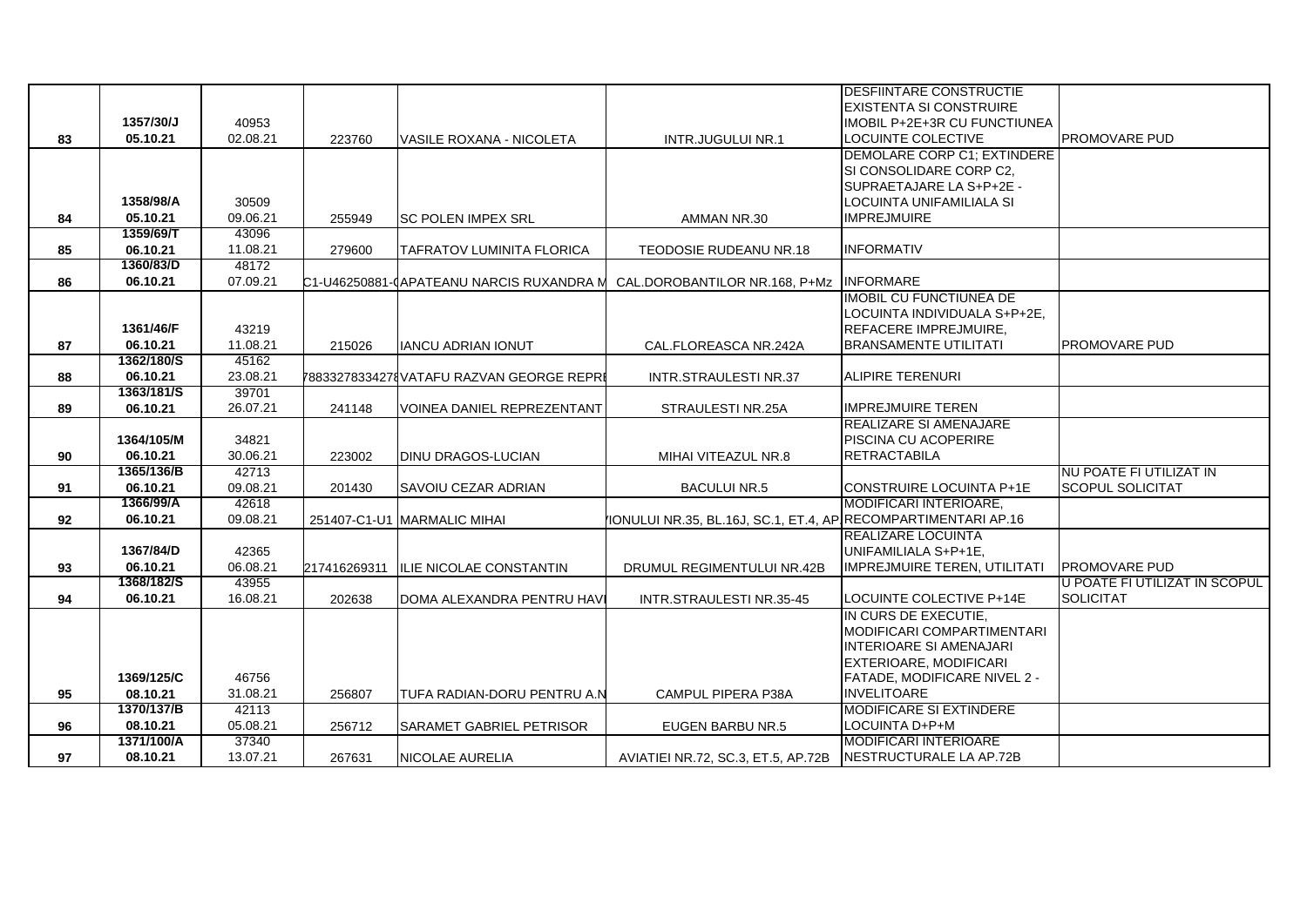|     |            |          |        |                                        |                                                                                    | <b>DESFIINTARE CONSTRUCTII</b>                 |                                 |
|-----|------------|----------|--------|----------------------------------------|------------------------------------------------------------------------------------|------------------------------------------------|---------------------------------|
|     |            |          |        |                                        |                                                                                    | <b>IEXISTENTE. CONSTRUIRE IMOBIL</b>           |                                 |
|     |            |          |        |                                        |                                                                                    | LOCUINTE COLECTIVE S+P+3E.                     | INU POATE FI UTILIZAT IN        |
|     | 1372/106/M | 44395    |        |                                        |                                                                                    | AMENAJARE INCINTA SI                           | <b>SCOPUL CONSTRUIRE</b>        |
| 98  | 08.10.21   | 18.08.21 | 225597 | <b>NEAGU BOGDAN CONSTANTIN</b>         | ALEEA METEOROLOGIEI NR.14, LOT.1 IMPREJMUIRE                                       |                                                | <b>LOCUINTA</b>                 |
|     |            |          |        |                                        |                                                                                    | AMPLASARE ANEXA SPATIU                         |                                 |
|     | 1373/47/F  | 42850    |        |                                        |                                                                                    | COMERCIAL CU FUNCTIUNE DE                      |                                 |
| 99  | 08.10.21   | 10.08.21 | 269051 | POPESCU MARIA REPREZENTANI             | CAL.FLOREASCA NR.244-246B                                                          | <b>CAFENEA</b>                                 |                                 |
|     |            |          |        |                                        |                                                                                    | <b>DESFIINTARE ANEXA CORP C4,</b>              |                                 |
|     |            |          |        |                                        |                                                                                    | <b>SCHIMBARE FUNCTIUNE CORP C2</b>             |                                 |
|     |            |          |        |                                        |                                                                                    | DIN ANEXA IN LOCUINTA,                         |                                 |
|     |            |          |        |                                        |                                                                                    | CONSOLIDARE, EXTINDERE SI                      |                                 |
|     |            |          |        |                                        |                                                                                    | <b>SUPRAETAJARE CORP C2 SI</b>                 |                                 |
|     | 1374/57/L  | 22787    |        |                                        |                                                                                    | CORP C1, REZULTAND P+1E CU                     |                                 |
| 100 | 08.10.21   | 29.04.21 | 269031 | <b>TIU PETRUTA</b>                     | LUDUS NR.70                                                                        | <b>TERASA SI FOISOR</b>                        |                                 |
|     |            |          |        |                                        |                                                                                    | <b>PROMOVARE PUZ - CONSTRUIRE</b>              |                                 |
|     |            |          |        |                                        |                                                                                    | CLADIRI CU FUNCTIUNI DE TIP                    |                                 |
|     |            |          |        |                                        |                                                                                    | DEPOZITARE, SERVICII, BIROURI                  |                                 |
|     |            |          |        |                                        |                                                                                    | SI LOGISTICA, CU REGIM MAXIM                   |                                 |
|     |            |          |        |                                        |                                                                                    | <b>IDE INALTIME VARIABIL SI</b>                |                                 |
|     | 1375/107/M | 34715    |        |                                        |                                                                                    | SUB/SUPRATRAVERSARE CALE                       | <b>AVIZ DE OPORTUNITATE SI</b>  |
| 101 | 08.10.21   | 30.06.21 | 219702 | <b>PARASCHIV IULIANA</b>               | MIMOZEI NR.5                                                                       | <b>FERATA</b>                                  | <b>PROMOVARE PUZ</b>            |
|     |            |          |        |                                        |                                                                                    | OBTINEREA AVIZULUI DE                          |                                 |
|     |            |          |        |                                        |                                                                                    | <b>IOPORTUNITATE IN VEDEREA</b>                |                                 |
|     | 1376/46/R  | 55918    |        |                                        |                                                                                    | <b>APROBARII PUZ PENTRU</b>                    | <b>INU POATE FI UTILIZAT IN</b> |
| 102 | 08.10.21   | 10.12.20 | 276149 | TULBA TIBERIU CRISTIAN                 | PISCUL REGHIULUI NR.33-35                                                          | ANSAMBLU LOCUINTE P+1 - P+3-4 SCOPUL SOLICITAT |                                 |
|     |            |          |        |                                        |                                                                                    | MODIFICARE TEMA PENTRU AC                      |                                 |
|     |            |          |        |                                        |                                                                                    | NR.150/CVDV/27.12.2018 PENTRU                  |                                 |
|     | 1377/21/E  | 50822    |        |                                        |                                                                                    | REALIZAREA A 3 SUBSOLURI SI                    |                                 |
| 103 | 11.10.21   | 21.09.21 | 272206 | <b>CITY ROSE PARK SRL</b>              | OZITIEI NR.4A 9 FOSTA CLABUCET NRINCLUSIV FUNCTIUNE LOCUIRE                        |                                                |                                 |
|     |            |          |        |                                        |                                                                                    | CONSOLIDARE.                                   |                                 |
|     |            |          |        |                                        |                                                                                    | RECOMPARTIMENTARE,                             |                                 |
|     |            |          |        |                                        |                                                                                    | TRANSFORMARE POD IN ETAJ.                      |                                 |
|     |            |          |        |                                        |                                                                                    | <b>REFACERE ACOPERIS,</b>                      |                                 |
|     | 1378/33/V  | 34862    |        |                                        |                                                                                    | <b>IMODIFICARE FATADE SI</b>                   |                                 |
| 104 | 12.10.21   | 01.07.21 | 249654 |                                        | IBANEA CLAUDIU - CONSTANTIN  IIIRCEA VULCANESCU NR.100. CORP Q'REABILITARE TERMICA |                                                |                                 |
|     |            |          |        |                                        |                                                                                    | <b>SCHIMBARE DESTINATIE</b>                    |                                 |
|     |            |          |        |                                        |                                                                                    | <b>CABINETE MEDICALE DE</b>                    |                                 |
|     | 1379/75/G  | 49450    |        |                                        |                                                                                    | <b>SPECIALITATE</b>                            |                                 |
| 105 | 12.10.21   | 14.09.21 | 213812 | <b>CENTRELE DE EXCELENTA ARES</b>      | <b>GRIGORE GAFENCU NR.27-29</b>                                                    | (AMBULATORIU)+SPITAL                           |                                 |
|     | 1380/183/S | 4322     |        |                                        |                                                                                    |                                                |                                 |
|     |            | 11.08.21 |        | 267792-C5-U7 MARINESCU RUXANDRA-ADRIAN | STRABUNA NR.64, ET.M, AP.7                                                         | AMPLASARE COPERTINA                            |                                 |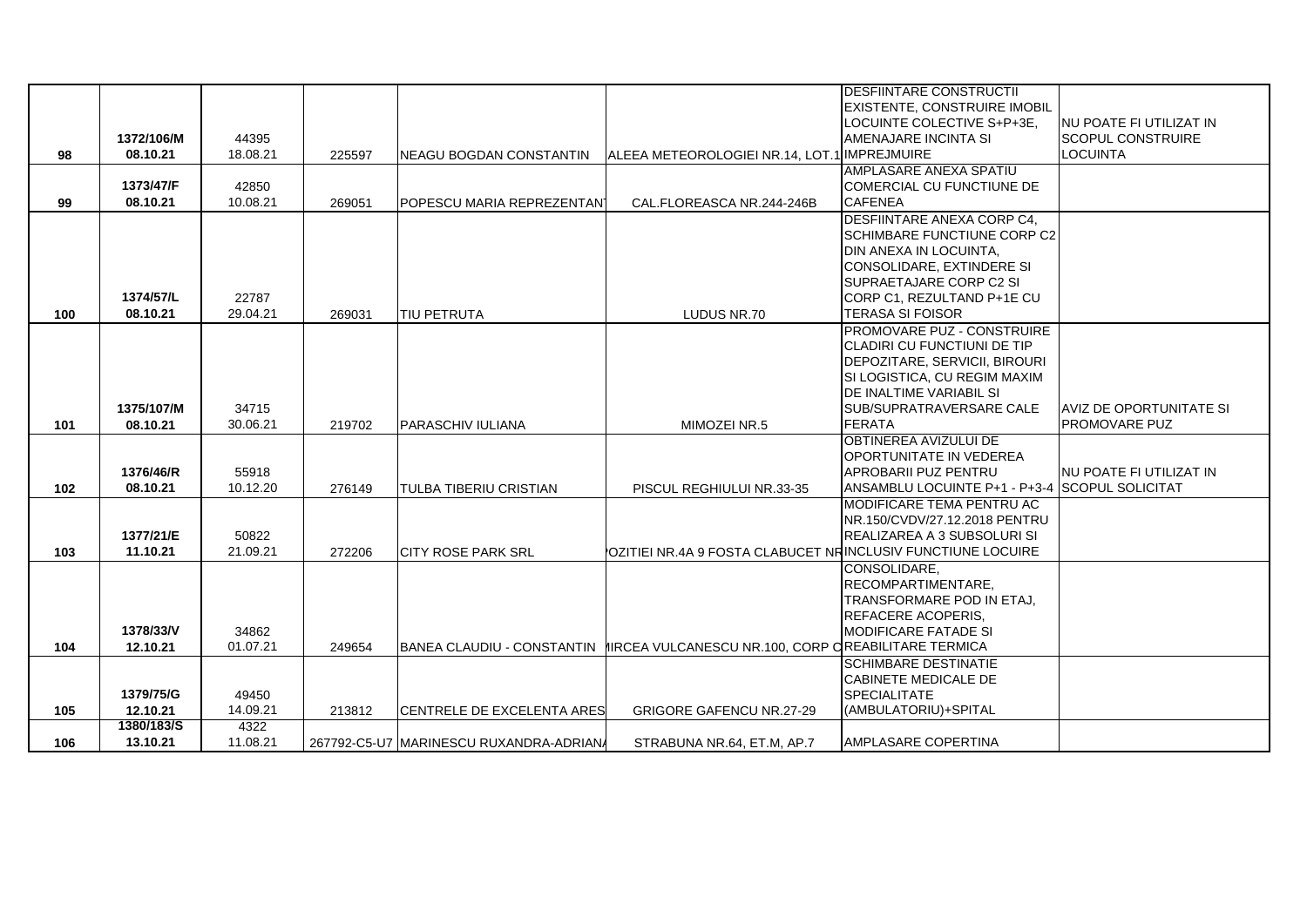|     |            |          |        |                                   |                                                                                            | <b>RECONSTRUCTIE, EXTINDERE,</b>    |                         |
|-----|------------|----------|--------|-----------------------------------|--------------------------------------------------------------------------------------------|-------------------------------------|-------------------------|
|     |            |          |        |                                   |                                                                                            | <b>CONSOLIDARE SI SUPRAETAJARE</b>  |                         |
|     |            |          |        |                                   |                                                                                            | PARTIALA, REMODELARE                |                         |
|     |            |          |        |                                   |                                                                                            | FATADE, RECOMPARTIMENTARI           |                         |
|     |            |          |        |                                   |                                                                                            | INTERIOARE, REFACERE                |                         |
|     | 1381/85/D  | 44140    |        |                                   |                                                                                            | IMPREJMUIRE, REZULTAND              | NU POATE FI UTILIZAT IN |
| 107 | 13.10.21   | 17.08.21 | 228011 | MUNTEANU IULIA                    | DEJ NR.60                                                                                  | LOCUINTA Sp+P+1E                    | <b>SCOPUL SOLICITAT</b> |
|     |            |          |        |                                   |                                                                                            | <b>REALIZARE CORP C1 - LOCUINTA</b> |                         |
|     |            |          |        |                                   |                                                                                            | INDIVIDUALA P+1E, CORP C2 -         |                         |
|     |            |          |        |                                   |                                                                                            | FOISOR CU BUCATATRIE DE             |                         |
|     |            |          |        |                                   |                                                                                            | VARA, PISCINE, CORP C3 - CASA       |                         |
|     | 1382/76/G  | 26536    |        |                                   |                                                                                            | DE OASPETI PARTER, UTILITATI,       |                         |
| 108 | 13.10.21   | 21.05.21 | 278941 |                                   | SAU VITALIE PRIN SC ARHITECT DRUMUL MUNTELE GAINA NR.87-89-10 REFACERE IMPREJMUIRE         |                                     | PROMOVARE PUD           |
|     |            |          |        |                                   |                                                                                            | REAUTORIZAREA IMOBILULUI DIN        |                         |
|     |            |          |        |                                   |                                                                                            | STR.MUSETESTI NR.18 SI              |                         |
|     |            |          |        |                                   |                                                                                            | INTRAREA IN LEGALITATE CA           |                         |
|     |            |          |        |                                   |                                                                                            | URMARE A ANULARII AC                |                         |
|     |            |          |        |                                   |                                                                                            | NR.16/02/M/31852 DIN 10.01.2012     |                         |
|     |            |          |        |                                   |                                                                                            | PRIN DECIZIA DEFINITIVA A           |                         |
|     | 1383/108M  | 33529    |        |                                   |                                                                                            | <b>CURTII DE APEL BUCURESTI</b>     |                         |
| 109 | 14.10.21   | 24.06.21 | 229230 | IONESCU STELA presedinte A.P. M   | MUSETESTI NR.18                                                                            | NR.4534/05.10.2016                  |                         |
|     |            |          |        |                                   |                                                                                            | <b>CONSTRUIRE LOCUINTA P+1E,</b>    |                         |
|     | 1384/184/S | 48041    |        |                                   |                                                                                            | <b>IMPREJMUIRE TEREN,</b>           |                         |
| 110 | 14.10.21   | 07.09.21 | 200552 | DANIELA IUROV                     | ESTI NR.11, ZONA STRAULESTI LOT 9 BRANSAMENTE UTILITATI                                    |                                     | PROMOVARE PUD           |
|     |            |          |        |                                   |                                                                                            | <b>CONSTRUIRE LOCUINTA</b>          |                         |
|     |            |          |        |                                   |                                                                                            | COLECTIVA S+P+3E+E4R,               |                         |
|     | 1385/185/S | 40304    |        |                                   |                                                                                            | IMPREJMUIRE, RACORDURI,             |                         |
| 111 | 14.10.21   | 11.09.20 | 249120 | <b>AGILL AHMAD</b>                | RGHE IONESCU SISESTI NR.238A+238EBRANSAMENTE                                               |                                     | PROMOVARE PUD           |
|     |            | 991      |        |                                   |                                                                                            | <b>CONSTRUIRE CRESA MARE PE</b>     |                         |
|     | 1386/138/B | J-SUDS   |        |                                   |                                                                                            | TERENUL SITUAT IN BUCURESTI-        |                         |
| 112 | 20.10.21   | 06.10.21 | 278101 | SECTORUL 1 AL MUNICIPIULUI BU     | <b>BUCURESTI-TARGOVISTE NR.10</b>                                                          | <b>TARGOVISTE NR.10</b>             |                         |
|     |            |          |        |                                   |                                                                                            | CONSOLIDARE, EXTINDERE IN           |                         |
|     |            |          |        |                                   |                                                                                            | PLAN, REMODELARE                    |                         |
|     |            |          |        |                                   |                                                                                            | INTERIOARA, SUPRAETAJARE            |                         |
|     | 1387/60/N  | 54018    |        |                                   |                                                                                            | <b>IMOBIL REZULTAND LOCUINTA</b>    |                         |
| 113 | 20.10.21   | 07.10.21 | 234221 | IOSEF IONUTA IOLANTA PRIN GR.     | NAZARCEA NR.44                                                                             | UNIFAMILIALA P+1E                   | <b>PROMOVARE PUD</b>    |
|     |            |          |        |                                   |                                                                                            | <b>CONSTRUIRE HALA</b>              |                         |
|     | 1388/186/S | 944 SRS  |        |                                   |                                                                                            | MULTIFUNCTIONALA PENTRU             |                         |
| 114 | 21.10.21   | 18.09.21 | 258593 |                                   | M.A.N. - DIRECTIA DOMENII SI INFOHEORGHE IONESCU SISESTI NR.14AMICROPRODUCTIE DE VACCINURI |                                     |                         |
|     |            |          |        |                                   |                                                                                            | <b>CONSTRUIRE PERGOLA</b>           |                         |
|     | 1389/187/S | 45720    |        |                                   |                                                                                            | <b>RETRACTABILA PENTRU</b>          | NU POATE FI UTILIZAT IN |
| 115 | 21.10.21   | 25.08.21 |        | 260141-C1-U27 DAVID CATALINA OANA | SOLZILOR NR.25, ET.7, AP.27                                                                | <b>UMBRIRE</b>                      | <b>SCOPUL SOLICITAT</b> |
|     | 1390/188/S | 34674    |        |                                   |                                                                                            | <b>OPERATIUNI NOTARIALE -</b>       |                         |
| 116 | 21.10.21   | 30.06.21 | 249120 |                                   | APETREI ANETA MIHAELA VIOLETEORGHE IONESCU SISESTI NR.238 A- VANZARE (INFORMARE)           |                                     |                         |
|     | 1391/22/E  | 37881    |        |                                   |                                                                                            | CONSTRUIRE LOCUINTA                 |                         |
| 117 | 21.10.21   | 14.07.21 | 220209 | <b>GLAVATCKAIA EVGHENIIA</b>      | ECHIPAJULUI NR.9                                                                           | INDIVIDUALA P+1E+M                  |                         |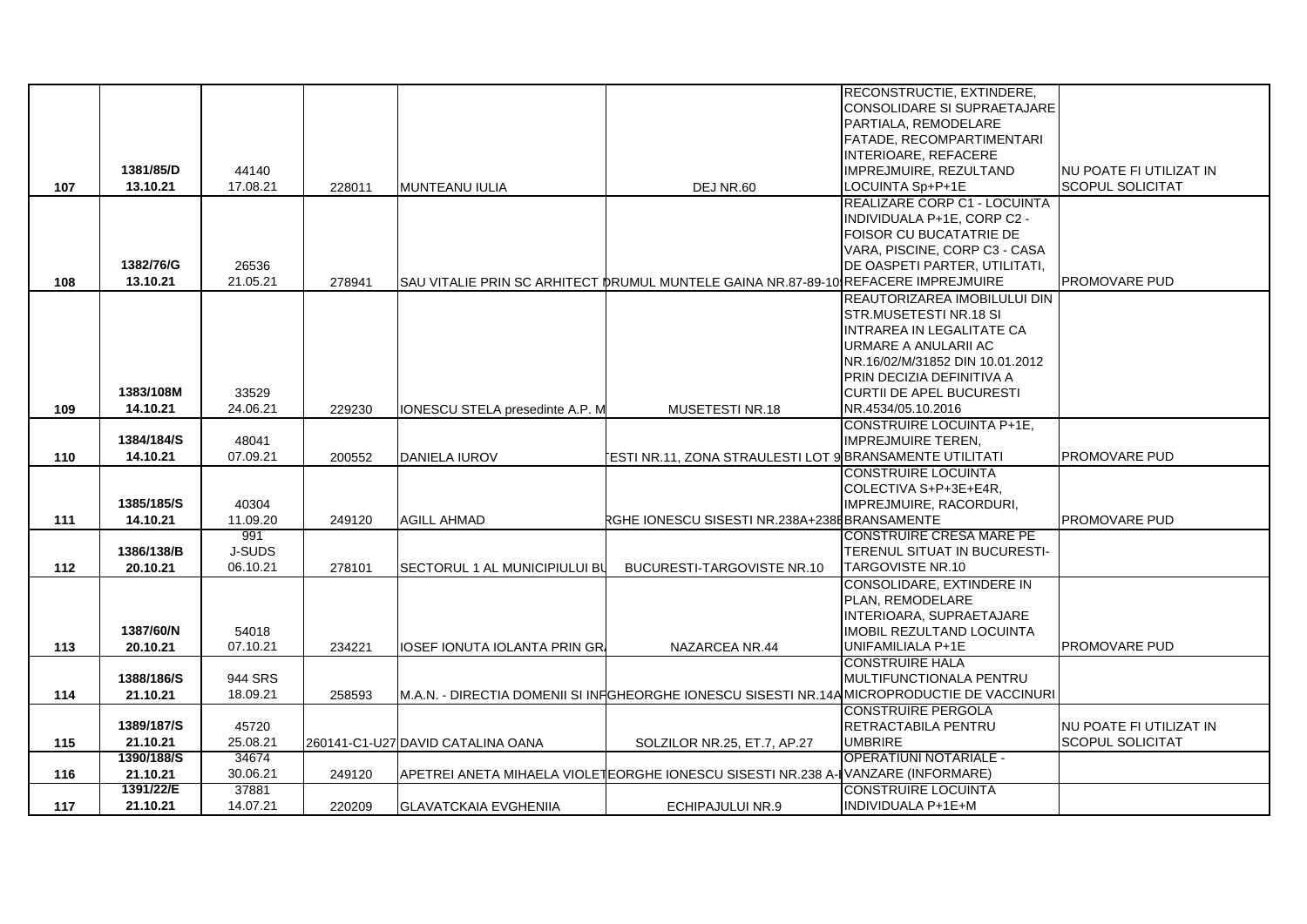|     |            |          |        |                             |                                                                                                      | REALIZARE LOCUINTA P+2E+M.                  |  |
|-----|------------|----------|--------|-----------------------------|------------------------------------------------------------------------------------------------------|---------------------------------------------|--|
|     | 1392/77/G  | 30263    |        |                             |                                                                                                      | <b>REFACERE IMPREJMUIRE SI</b>              |  |
| 118 | 21.10.21   | 08.06.21 | 228577 | IULIANA - ANCA GEORGESCU    | GHEORGHE CALPAN NR.15                                                                                | ORGANIZARE SANTIER                          |  |
|     |            |          |        |                             |                                                                                                      | <b>OPERATIUNI NOTARIALE -</b>               |  |
|     | 1393/70/T  | 53347    |        |                             |                                                                                                      | DEZMEMBRARE NR.CADASTRAL                    |  |
| 119 | 21.10.21   | 05.10.21 | 279488 |                             | TRUTA VICTOR MARIAN REPREZINR.350-378 / DRUMUL PADUREA MOG 279488                                    |                                             |  |
|     |            |          |        |                             |                                                                                                      | <b>EXTINDERE, MODIFICARI</b>                |  |
|     |            |          |        |                             |                                                                                                      | <b>INTERIOARE SI REAMENAJARE</b>            |  |
|     |            |          |        |                             |                                                                                                      | CONTRUCTII. GOSPODARIE DE                   |  |
|     | 1394/27/0  | 46970    |        |                             |                                                                                                      | APA PENTRU INCEDIU,                         |  |
| 120 | 21.10.21   | 01.09.21 | 233639 | MASTER PRINT SUPER OFFSET S | ODAI NR.249-251                                                                                      | MINISTATIE EPURARE IN INCINTA PROMOVARE PUD |  |
|     |            |          |        |                             |                                                                                                      | <b>AUTORIZARE LUCRARI</b>                   |  |
|     |            |          |        |                             |                                                                                                      | EXECUTATE FARA RESPECTARE                   |  |
|     |            |          |        |                             |                                                                                                      | <b>AUTORIZATIE DE CONSTRUIRE SI</b>         |  |
|     |            |          |        |                             |                                                                                                      | <b>DESFIINTARE CONSTRUCTII:</b>             |  |
|     | 1395/48/F  | 46935    |        |                             |                                                                                                      | <b>CONSTRUIRE IMOBIL LOCUINTE</b>           |  |
| 121 | 21.10.21   | 01.09.21 | 257468 | <b>SABA KAMAL</b>           | CAL.FLOREASCA NR.40                                                                                  | COLECTIVE S+P+1E+2ER                        |  |
|     | 1396/123/P | 40354    |        |                             |                                                                                                      | EDIFICARE CAMERA PARTER IN                  |  |
| 122 | 21.10.21   | 28.07.21 | 256861 | <b>GHIOCA ALEXANDRU</b>     | TITUS POPOVICI NR.37                                                                                 | EXTINDEREA GARAJULUI                        |  |
|     |            |          |        |                             |                                                                                                      | <b>IMPREJMUIRE TEREN, ALEI</b>              |  |
|     |            |          |        |                             |                                                                                                      | CAROSABILE SI PIETONALE,                    |  |
|     | 1397/139/B | 51142    |        |                             |                                                                                                      | <b>PLATFORME PARCARE</b>                    |  |
| 123 | 21.10.21   | 23.09.21 | 205091 | SC GLOBAL EYE INVESTMENTS S | BUCURESTI-PLOIESTI NR.53                                                                             | <b>AUTOVEHICULE</b>                         |  |
|     |            |          |        |                             |                                                                                                      | SUPRAETAJARE CONSTRUCTIE                    |  |
|     |            |          |        |                             |                                                                                                      | LA S+P+3E+ET.TH IN LIMITA A 20%             |  |
|     | 1398/140/B | 49543    |        |                             |                                                                                                      | DIN SCD. REAMENAJAREA                       |  |
| 124 | 21.10.21   | 15.09.21 | 271136 | <b>OZATA ALEV BURHAN</b>    | BANU ANTONACHE NR.27B, 29, 29A                                                                       | <b>CONSTRUCTIEI</b>                         |  |
|     |            |          |        |                             |                                                                                                      | <b>DESFIINTARE CONSTRUCTIL</b>              |  |
|     |            |          |        |                             |                                                                                                      | <b>EXISTENTE: CONSTRUIRE DOUA</b>           |  |
|     | 1399/86/D  | 49908    |        |                             |                                                                                                      | LOCUINTE INDIVIDUALE CUPLATE                |  |
| 125 | 21.10.21   | 16.09.21 | 276372 | <b>ENE TUDOR</b>            | DUMITRU RADUCU DURBAC NR.75-77 P+1E                                                                  |                                             |  |
|     |            |          |        |                             |                                                                                                      | DESFIINTARE CONSTRUCTIE                     |  |
|     |            |          |        |                             |                                                                                                      | <b>EXISTENTA: CONSTRUIRE DOUA</b>           |  |
|     |            |          |        |                             |                                                                                                      | LOCUINTE INDIVIDUALE CUPLATE                |  |
|     | 1400/87/D  | 47203    |        |                             |                                                                                                      | P+1E+M, IMPREJMUIRE TEREN SI                |  |
| 126 | 21.10.21   | 02.09.21 | 263450 | PETRESCU BOGDAN             | <b>DUNACESTI NR.49</b>                                                                               | RACORDURI / BRANSAMENTE                     |  |
|     |            |          |        |                             |                                                                                                      | <b>LUCRARI DE CONSTRUCTII</b>               |  |
|     |            |          |        |                             |                                                                                                      | EXECUTATE FARA AUTORIZATIE                  |  |
|     |            |          |        |                             |                                                                                                      | DE CONSTRUIRE RESPECTIV                     |  |
|     | 1401/109/M | 52552    |        |                             |                                                                                                      | <b>RECOMPARTIMENTARI SI</b>                 |  |
| 127 | 21.10.21   | 30.09.21 |        |                             | 251462-C1-U110 MIHALCEA ADRIANA PRIN BRAIA MIHALACHE NR.174, BL.D, SC.B, ET.3, AAMENAJARI INTERIOARE |                                             |  |
|     |            |          |        |                             |                                                                                                      | <b>DESFIINTARE CONSTRUCTIL</b>              |  |
|     |            |          |        |                             |                                                                                                      | <b>EXISTENTE: CONSTRUIRE</b>                |  |
|     |            |          |        |                             |                                                                                                      | LOCUINTA UNIFAMILIALA P+1E,                 |  |
|     | 1402/47/R  | 47155    |        |                             |                                                                                                      | <b>IMPREJMUIRE TEREN SI</b>                 |  |
| 128 | 21.10.21   | 02.09.21 | 264333 | <b>GABRIEL MANEA</b>        | <b>RETORTEI NR.4</b>                                                                                 | RACORDURI / BRANSAMENTE                     |  |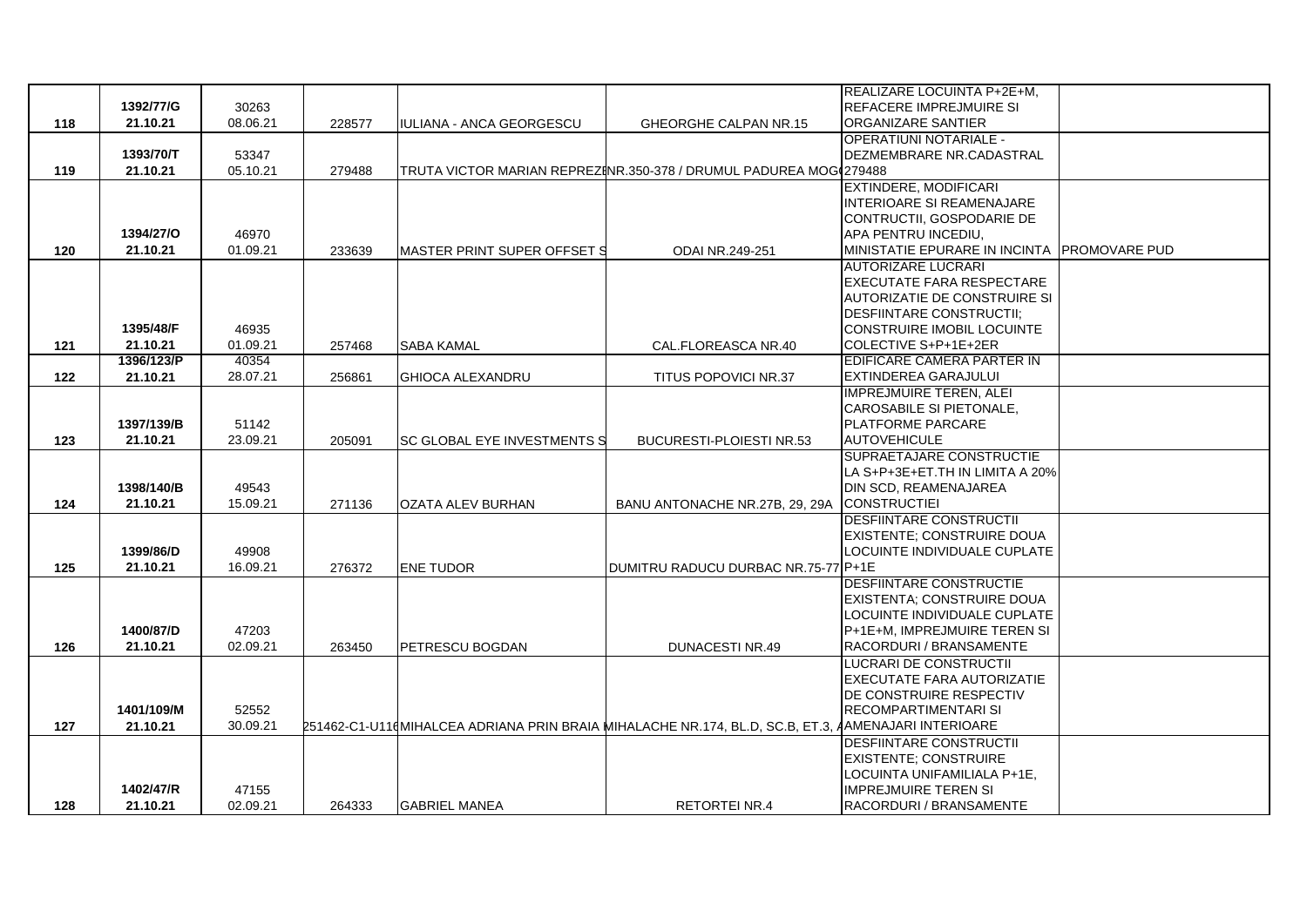|     |            |          |        |                                    |                            | INALTARE SI MODIFICARE PANTA       |                                |
|-----|------------|----------|--------|------------------------------------|----------------------------|------------------------------------|--------------------------------|
|     |            |          |        |                                    |                            | <b>ACOPRIS, EXTINDERE SI</b>       |                                |
|     |            |          |        |                                    |                            | <b>REMODELARE MANSARDA,</b>        |                                |
|     |            |          |        |                                    |                            | REZULTAND LOCUINTA P+2E,           |                                |
|     | 1403/61/N  | 46995    |        |                                    |                            | AMPLASARE SISTEME CAPTARE          |                                |
| 129 | 21.10.21   | 01.09.21 | 205108 | <b>EPURE MARIN</b>                 | NAVIGATIEI NR.48           | <b>ENERGIE SOLARA</b>              |                                |
|     |            |          |        |                                    |                            | <b>CONSTRUIRE ANSAMBLU IMOBILE</b> |                                |
|     |            |          |        |                                    |                            | <b>S+P+8E LOCUINTE COLECTIVE.</b>  |                                |
|     |            |          |        |                                    |                            | SERVICII / COMERT, PARCARI         |                                |
|     |            |          |        |                                    |                            | SUPRATERANE, AMENAJARE             |                                |
|     |            |          |        |                                    |                            | <b>INCINTA, ALEI CAROSABILE SI</b> |                                |
|     | 1404/189/S | 48805    |        |                                    |                            | PIETONALE, IMPREJMUIRE, POST       |                                |
| 130 | 21.10.21   | 10.09.21 | 272406 | OMV PETROM SRL PRIN EDWARD         | STRAULESTI NR.69-71 SI 69A | <b>TRAFO, ORGANIZARE SANTIER</b>   | PROMOVARE PUD                  |
|     |            |          |        |                                    |                            | <b>CONSTRUIRE IMOBILE LOCUINTE</b> |                                |
|     | 1405/88/D  | 47617    |        |                                    |                            | S+P+2E+M, IMPREJMUIRE,             | NU POATE FI UTILIZAT IN        |
| 131 | 21.10.21   | 03.09.21 | 204574 | MARCU BOGDAN ADRIAN PRIN DA        | DRUMUL PONOARELE NR.25     | <b>ORGANIZARE SANTIER</b>          | <b>SCOPUL SOLICITAT</b>        |
|     |            |          |        |                                    |                            | <b>CONSTRUIRE IMOBILE LOCUINTE</b> |                                |
|     | 1406/89/D  | 47622    |        |                                    |                            | S+P+2E+M, IMPREJMUIRE,             | NU POATE FI UTILIZAT IN        |
| 132 | 21.10.21   | 03.09.21 | 220973 | MARCU BOGDAN ADRIAN PRIN DA        | DRUMUL PONOARELE NR.41     | <b>ORGANIZARE SANTIER</b>          | <b>SCOPUL SOLICITAT</b>        |
|     |            |          |        |                                    |                            | <b>CONSTRUIRE IMOBILE LOCUINTE</b> |                                |
|     | 1407/90/D  | 47620    |        |                                    |                            | S+P+2E+M, IMPREJMUIRE,             | <b>NU POATE FI UTILIZAT IN</b> |
| 133 | 21.10.21   | 03.09.21 | 221094 | MARCU BOGDAN ADRIAN PRIN DA        | DRUMUL PONOARELE NR.31     | <b>ORGANIZARE SANTIER</b>          | <b>SCOPUL SOLICITAT</b>        |
|     |            |          |        |                                    |                            | <b>CONSTRUIRE IMOBILE LOCUINTE</b> |                                |
|     | 1408/91/D  | 47619    |        |                                    |                            | S+P+2E+M, IMPREJMUIRE,             | NU POATE FI UTILIZAT IN        |
| 134 | 21.10.21   | 03.09.21 | 221095 | MARCU BOGDAN ADRIAN PRIN DA        | DRUMUL PONOARELE NR.27-29  | <b>ORGANIZARE SANTIER</b>          | <b>SCOPUL SOLICITAT</b>        |
|     |            |          |        |                                    |                            | <b>CONSTRUIRE IMOBILE LOCUINTE</b> |                                |
|     | 1409/92/D  | 47619    |        |                                    |                            | S+P+2E+M, IMPREJMUIRE,             | <b>NU POATE FI UTILIZAT IN</b> |
| 135 | 21.10.21   | 03.09.21 | 226073 | MARCU BOGDAN ADRIAN PRIN DA        | DRUMUL PONOARELE NR.37-39  | <b>ORGANIZARE SANTIER</b>          | <b>SCOPUL SOLICITAT</b>        |
|     |            |          |        |                                    |                            | LOCUINTA COLECTIVA D+P+4E;         |                                |
|     | 1410/126/C | 50734    |        |                                    |                            | REFACERE IMPREJMUIRE,              | NU POATE FI UTILIZAT IN        |
| 136 | 21.10.21   | 21.09.21 | 207327 | <b>HORVAT MARIANA PRIN HOBBY O</b> | CARPATI NR.19              | <b>UTILITATI</b>                   | <b>SCOPUL SOLICITAT</b>        |
|     |            |          |        |                                    |                            | RESTILIZARE FATADE, REFACERE       |                                |
|     |            |          |        |                                    |                            | <b>ACOPERIS SI TERMOIZOLARE</b>    |                                |
|     | 1411/141/B | 50279    |        |                                    |                            | CORP C1, CORP C2                   |                                |
| 137 | 21.10.21   | 20.09.21 | 224329 | <b>MANEA LAURENTIU</b>             | <b>BRODINA NR.6B</b>       | SIIMPREJMUIRE TEREN                |                                |
|     |            |          |        |                                    |                            | <b>CONSTRUIRE ANSAMBLU IMOBILE</b> |                                |
|     |            |          |        |                                    |                            | <b>IS+P+8E LOCUINTE COLECTIVE.</b> |                                |
|     |            |          |        |                                    |                            | <b>ISERVICII / COMERT. PARCARI</b> |                                |
|     |            |          |        |                                    |                            | SUPRATERANE, AMENAJARE             |                                |
|     |            |          |        |                                    |                            | <b>INCINTA, ALEI CAROSABILE SI</b> |                                |
|     | 1412/190/S | 48803    |        |                                    |                            | PIETONALE, IMPREJMUIRE, POST       |                                |
| 138 | 21.10.21   | 10.09.21 | 277148 | OMV PETROM SRL PRIN EDWARD         | STRAULESTI NR.69-71 SI 69D | <b>TRAFO, ORGANIZARE SANTIER</b>   | <b>PROMOVARE PUD</b>           |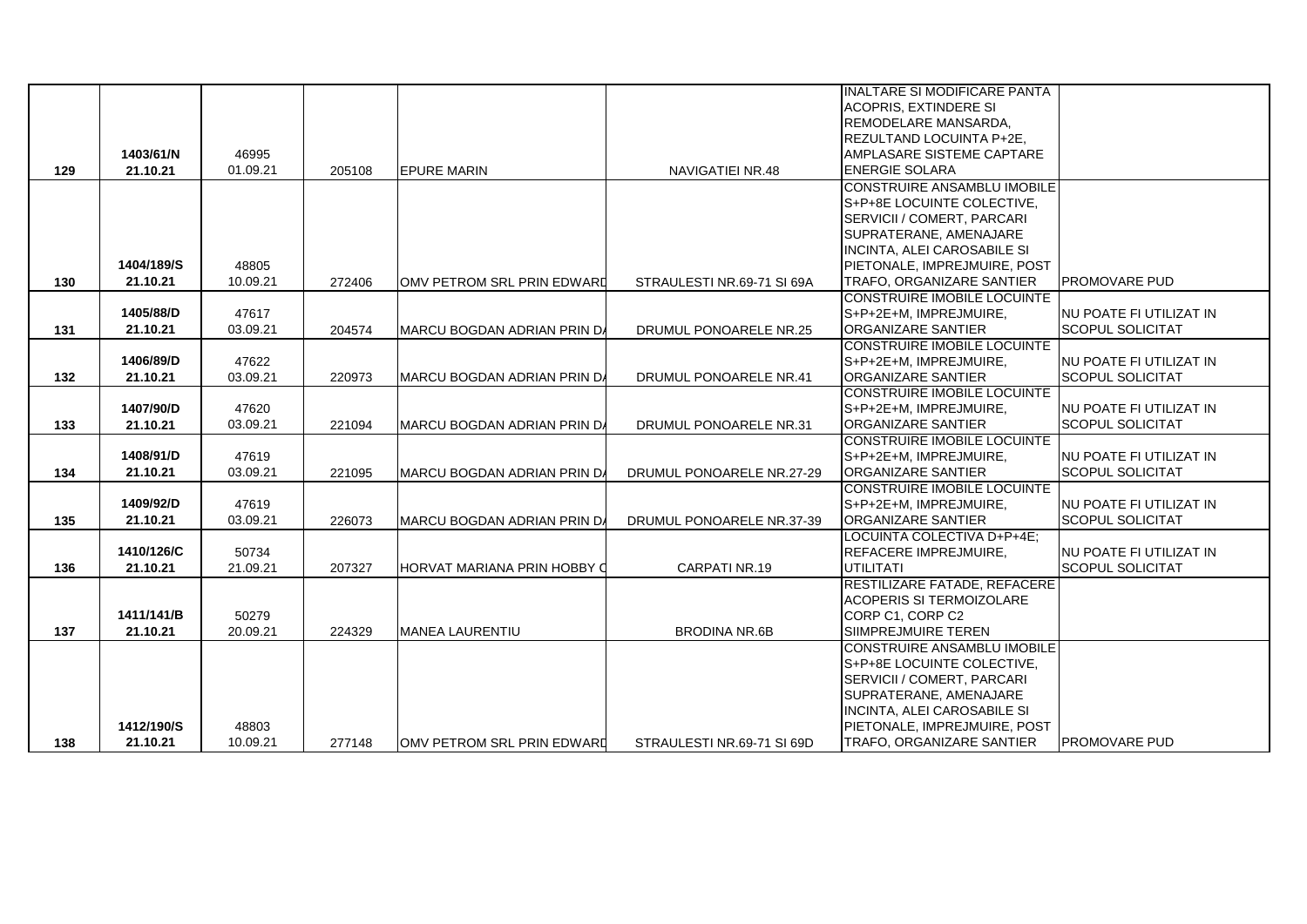|     |            |          |        |                                |                                                                                           | LUCRARI DE MODERNIZARE /                       |                          |
|-----|------------|----------|--------|--------------------------------|-------------------------------------------------------------------------------------------|------------------------------------------------|--------------------------|
|     |            |          |        |                                |                                                                                           | <b>IEXTINDERE PENTRU INSTALATII</b>            |                          |
|     |            |          |        |                                |                                                                                           | <b>IELECTRICE DE VENTILATIE A</b>              |                          |
|     |            |          |        |                                |                                                                                           | AERULUI SI INFRASTRUCTURA DE                   |                          |
|     |            |          |        |                                |                                                                                           | FLUIDE MEDICALE, MONTARE DE                    |                          |
|     | 1413/110/M | 54804    |        |                                |                                                                                           | ALARME INCENDII PENTRU                         |                          |
| 139 | 21.10.21   | 12.10.21 | 213752 | ADMINISTRATIA SPITALELOR SIS   | ION MIHALACHE NR.37-39                                                                    | SPITALUL CLINIC SFANTA MARIA                   |                          |
|     |            |          |        |                                |                                                                                           | LOCUINTA INDIVIDUALA                           |                          |
|     |            |          |        |                                |                                                                                           | Sp+P+1E+2ER, MODIFICARE DE                     |                          |
|     | 1414/191/S | 51749    |        |                                |                                                                                           | TEMA LA CONSTRUCTIA IN CURS                    |                          |
| 140 | 21.10.21   | 22.09.21 | 223502 |                                | BADEA CONSTANTINBADEA GEOIGHEORGHE IONESCU SISESTI NR.61B DE EXECUTIE                     |                                                |                          |
|     |            |          |        |                                |                                                                                           | CONSOLIDARE.                                   |                          |
|     |            |          |        |                                |                                                                                           | RECOMPARTIMENTARE.                             |                          |
|     |            |          |        |                                |                                                                                           | <b>EXTINDERE, SUPRAETAJARE</b>                 |                          |
|     |            |          |        |                                |                                                                                           | PARTIALA, REPARATII                            |                          |
|     | 1415/111/M | 41101    |        |                                |                                                                                           | <b>INVELITOARE SI REFACERE</b>                 |                          |
| 141 | 25.10.21   | 18.08.21 | 279402 | <b>STELICA CAROLANI</b>        | MIRCESTI NR.34A                                                                           | <b>IMPREJMUIRE</b>                             |                          |
|     |            |          |        |                                |                                                                                           | INTRARE IN LEGALITATE LUCRARI                  |                          |
|     |            |          |        |                                |                                                                                           | IDE CONSTRUIRE CONFORM PV                      |                          |
|     | 1416/142/B | 54704    |        |                                |                                                                                           | 3512/28.09.2021 SI CONSTRUIRE                  | INU POATE FI UTILIZAT IN |
| 142 | 25.10.21   | 12.10.21 | 251254 | GOICEANU DUMITRESCU ALINA O    | BARIEREI NR.32, COPR B                                                                    | <b>SCARA EXTERIOARA</b>                        | <b>SCOPUL SOLICITAT</b>  |
|     |            |          |        |                                |                                                                                           | <b>DESFIINTARE PARTIALA.</b>                   |                          |
|     |            |          |        |                                |                                                                                           | <b>REFUNCTIONALIZARE SI</b>                    |                          |
|     |            |          |        |                                |                                                                                           | REALIZARE CONSTRUCTIE NOUA                     |                          |
|     |            |          |        |                                |                                                                                           | S+P+1E, FUNCTIUNE PIATA                        |                          |
|     |            |          |        |                                |                                                                                           | AGROALIMENTARA, ALIMENTATIE                    |                          |
|     |            |          |        |                                |                                                                                           | PUBLICA, SPATII COMERIALE,                     |                          |
|     |            |          |        |                                |                                                                                           | PARCARE SUBTERARANA, SPATII                    |                          |
|     | 1417/112/M | 56018    |        |                                |                                                                                           | <b>PUBLICE SI TERASA CIRCULABILA</b>           |                          |
| 143 | 25.10.21   | 19.10.21 | 230671 | SECTORUL 1 AL MUNICIPIULUI BU  | ION MIHALACHE NR.58BIS                                                                    | PENTRU OBIECTIVUL PIATA 1 MAI                  |                          |
|     |            |          |        |                                |                                                                                           | <b>CONSTRUIRE STATIE DE BAZA</b>               |                          |
|     | 1418/23/E  | 47837    |        |                                |                                                                                           | <b>PENTRU SERVICII DE</b>                      |                          |
| 144 | 26.10.21   | 06.09.21 | 220223 | SC RCS & RDS SA PRIN MOROSAL   | EXPOZITIEI NR.101                                                                         | COMUNICATII ELECTRONICE                        |                          |
|     |            |          |        |                                |                                                                                           | <b>DESFIINTARE CONSTRUCTII</b>                 |                          |
|     |            |          |        |                                |                                                                                           | <b>EXISTENTE: CONSTRUIRE</b>                   |                          |
|     | 1419/192/S | 53085    |        |                                |                                                                                           | LOCUINTA UNIFAMILIALA S+P+1E,                  |                          |
| 145 | 26.10.21   | 10.10.21 | 275874 | <b>MANEA CONSTANTIN FLORIN</b> | <b>SALAJENI NR.3</b>                                                                      | <b>IMPREJMUIRE TEREN</b>                       |                          |
|     | 1420/193/S | 51501    |        |                                |                                                                                           |                                                |                          |
| 146 | 26.10.21   | 24.09.21 | 279178 |                                | SC NIVEX INTERNATIONAL PRIN EORGHE IONESCU SISESTI NR.75D, LOREALIZARE GARDURI IN INCINTA | <b>DESFIINTARE LOCUINTA CORP</b>               |                          |
|     |            |          |        |                                |                                                                                           |                                                |                          |
|     |            |          |        |                                |                                                                                           | C1, REALIZARE LOCUINTA<br>UNIFAMILIALA P+1E+M, |                          |
|     |            |          |        |                                |                                                                                           | <b>IMPREJMUIRE TEREN,</b>                      |                          |
|     | 1421/194/S | 44001    |        |                                |                                                                                           | ORGANIZARE SANTIER, RACORD                     |                          |
| 147 | 26.10.21   | 16.08.21 | 274065 | IVLAD CIPRIAN DORU             | <b>MACULUI NR.32</b>                                                                      | UTILITATI                                      | <b>PROMOVARE PUD</b>     |
|     |            |          |        |                                |                                                                                           |                                                |                          |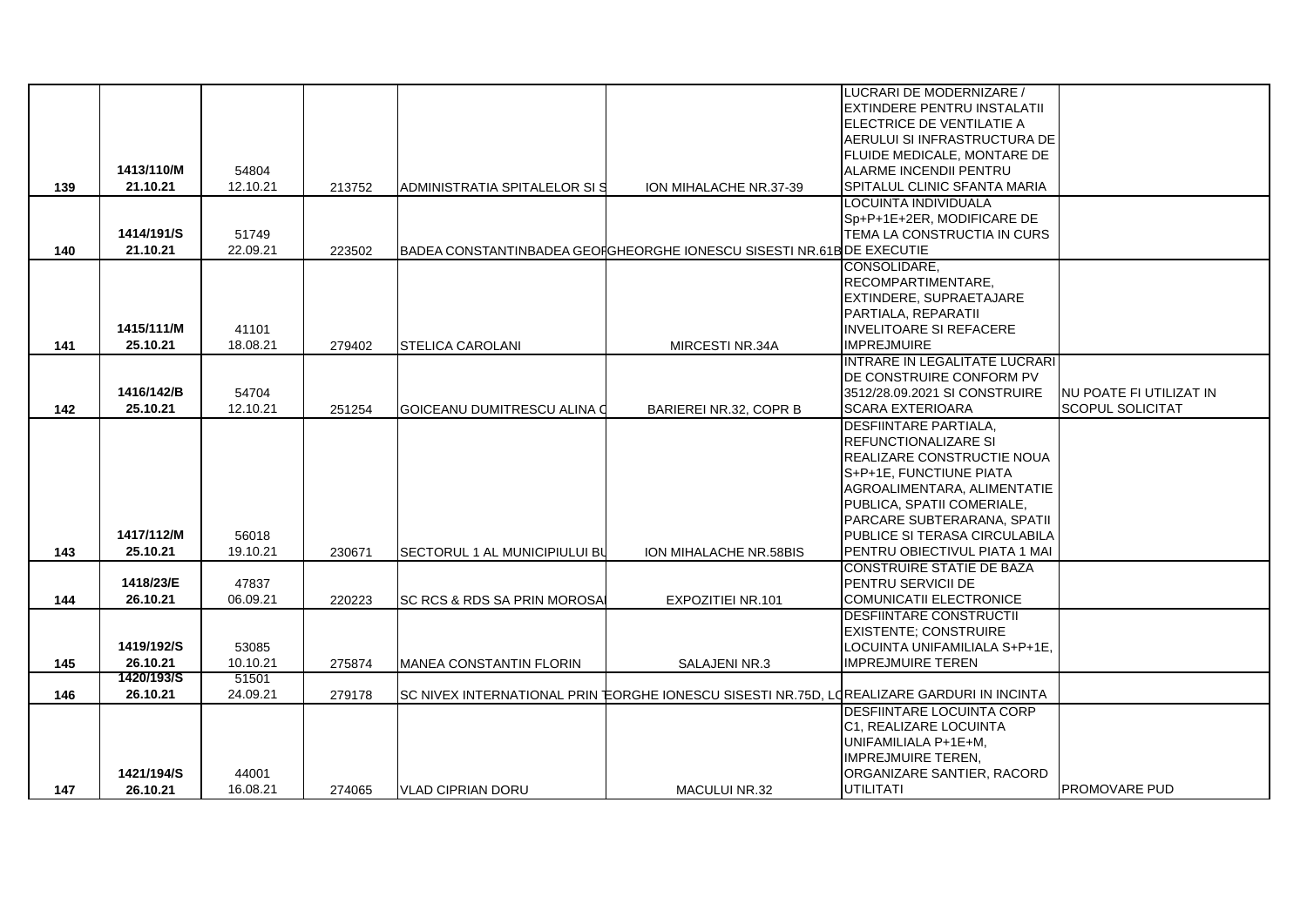|     |            |          |        |                                |                                                                                                        | <b>MODIFICARE CONSTRUCTIE</b>                                   |                          |
|-----|------------|----------|--------|--------------------------------|--------------------------------------------------------------------------------------------------------|-----------------------------------------------------------------|--------------------------|
|     | 1422/62/N  | 47780    |        |                                |                                                                                                        | AUTORIZATA IN BAZA AC                                           |                          |
| 148 | 26.10.21   | 06.09.21 | 265241 | <b>MIHAI MARIAN</b>            | NORDULUI NR.60A                                                                                        | NR.184/09/N/15.05.2020                                          |                          |
|     | 1423/195/S | 54042    |        |                                |                                                                                                        |                                                                 |                          |
| 149 | 26.10.21   | 07.10.21 | 270730 | TEODOR UDROIU                  | SALUBRITATII NR.46                                                                                     | <b>INFORMARE</b>                                                |                          |
|     |            |          |        |                                |                                                                                                        | <b>CONSTRUIRE IMOBIL</b>                                        |                          |
|     |            |          |        |                                |                                                                                                        | REZIDENTIAL S+P+2E+3ER -                                        |                          |
|     |            |          |        |                                |                                                                                                        | LOCUINTE COLECTIVE PRIN                                         |                          |
|     |            |          |        |                                |                                                                                                        | <b>OBTINERE AVIZ DE</b>                                         |                          |
|     | 1424/124/P | 24932    |        |                                |                                                                                                        | <b>IOPORTUNITATE IN VEDEREA</b>                                 | INU POATE FI UTILIZAT IN |
| 150 | 27.10.21   | 13.05.21 | 272920 | PADURII PROJECT SRL PRIN KXL   | PADURII NR.2C SI 2BIS                                                                                  | PROMOVARII PUZ                                                  | <b>SCOPUL SOLICITAT</b>  |
|     |            |          |        |                                |                                                                                                        | <b>CONSTRUIRE IMOBIL LOCUINTE</b>                               |                          |
|     |            |          |        |                                |                                                                                                        | COLECTIVE S+P+1E+2ER+M,                                         |                          |
|     | 1425/113/M | 49397    |        |                                |                                                                                                        | IREFACERE IMPREJMUIRE SI                                        |                          |
| 151 | 27.10.21   | 14.09.21 | 272580 | <b>DUSMANU MARIAN</b>          | <b>GRIGORE MANOLESCU NR.22</b>                                                                         | <b>AMENJARE INCINTA</b>                                         |                          |
|     |            |          |        |                                |                                                                                                        | <b>MODIFICARI INTERIOARE SI</b>                                 |                          |
|     |            |          |        |                                |                                                                                                        | <b>EXTERIOARE, SCHIMBARE</b>                                    |                          |
|     |            |          |        |                                |                                                                                                        | <b>IPARTIALA DE FUNCTIUNE IN</b>                                |                          |
|     |            |          |        |                                |                                                                                                        | LOCUINTE, CONSTRUIRE SCARA                                      |                          |
|     |            |          |        |                                |                                                                                                        | SI PAVILION TEHNIC, REGIM FINAL                                 |                          |
|     |            |          |        |                                |                                                                                                        | D+P+4E+ET.5 TEHNIC FUNCTIUNE                                    |                          |
|     | 1426/127/C | 48116    |        |                                |                                                                                                        | <b>MIXTA LOCUINTE, BIROURI,</b>                                 |                          |
| 152 | 27.10.21   | 09.09.21 | 234200 | AGROVET SA PRIN POPA AIDA      | NICOLAE COCULESCU NR.1C                                                                                | SERVICII                                                        |                          |
|     | 1427/93/D  | 49596    |        |                                |                                                                                                        |                                                                 |                          |
| 153 | 27.10.21   | 15.09.21 | 239942 | KOVACS VIORICA PENTRU PAROI    | DORNEI NR.70                                                                                           | CONSTRUIRE ALTAR DE VARA                                        |                          |
|     |            |          |        |                                |                                                                                                        | <b>CONSTRUIRE PAVILION PENTRU</b><br><b>ACTIITATI SPORTIVE,</b> |                          |
|     |            |          |        |                                |                                                                                                        | ALIMENTATIE PUBLICA SI                                          |                          |
|     | 1428/71/T  | 52611    |        |                                |                                                                                                        | <b>PARCARE, IMPREJMUIRE SI</b>                                  |                          |
| 154 | 27.10.21   | 30.09.21 | 259178 | NEGRESCU ANETA                 | TIPOGRAFILOR NR.33-37                                                                                  | <b>ORGANIZARE SANTIER</b>                                       |                          |
|     |            |          |        |                                |                                                                                                        | <b>MODIFICARI INTERIOARE SI</b>                                 |                          |
|     |            |          |        |                                |                                                                                                        | <b>SCHIMBARE DESTINATIE CORP</b>                                |                          |
|     | 1429/128/C | 49876    |        |                                |                                                                                                        | IC2 SI CORP C3 DIN ANEXE IN                                     |                          |
| 155 | 27.10.21   | 16.09.21 | 202862 | <b>BASICA GHEORGHE GABRIEL</b> | ELENA CLUCEREASA NR.15                                                                                 | <b>LOCUINTA</b>                                                 |                          |
|     |            |          |        |                                |                                                                                                        | <b>INCHIDERE TERASA IN SITEM</b>                                |                          |
|     | 1430/34/V  | 48564    |        |                                |                                                                                                        | <b>PERGOLA RETRACTABILA -</b>                                   | NU POATE FI UTILIZAT IN  |
| 156 | 27.10.21   | 09.10.21 |        | 255471-C1-U1 STAN MIHAI CEZAR  | PIATA VICTORIEI F.N. BL.A6                                                                             | CONSTRUCTIE PROVIZORIE                                          | <b>SCOPUL SOLICITAT</b>  |
|     |            |          |        |                                |                                                                                                        | <b>DESFIINTARE PARTIALA,</b>                                    |                          |
|     |            |          |        |                                |                                                                                                        | <b>MODERNIZARE SI</b>                                           |                          |
|     |            |          |        |                                |                                                                                                        | <b>REFUNCTIONALIZARE /</b>                                      |                          |
|     |            |          |        |                                |                                                                                                        | <b>REALIZARE CONSTRUCTIE NOUA</b>                               |                          |
|     |            |          |        |                                |                                                                                                        | 2S+P+E, AMENAJARI EXTERIOARE                                    |                          |
|     |            |          |        |                                |                                                                                                        | SPATIU PUBLIC PARTIAL                                           |                          |
|     |            |          |        |                                |                                                                                                        | ACOPERIT PENTRU OBIECTIVUL                                      |                          |
|     | 1431/143/B | 56016    |        |                                |                                                                                                        | PIATA MATACHE; AVIZARE,                                         |                          |
| 157 | 27.10.21   | 19.10.21 |        |                                | 231949242155 SECTORUL 1 AL MUNICIPIULUI BUIATA HARALAMBIE BOTESCU NR.11-1 APROBARE STUDIU FEZABILITATE |                                                                 |                          |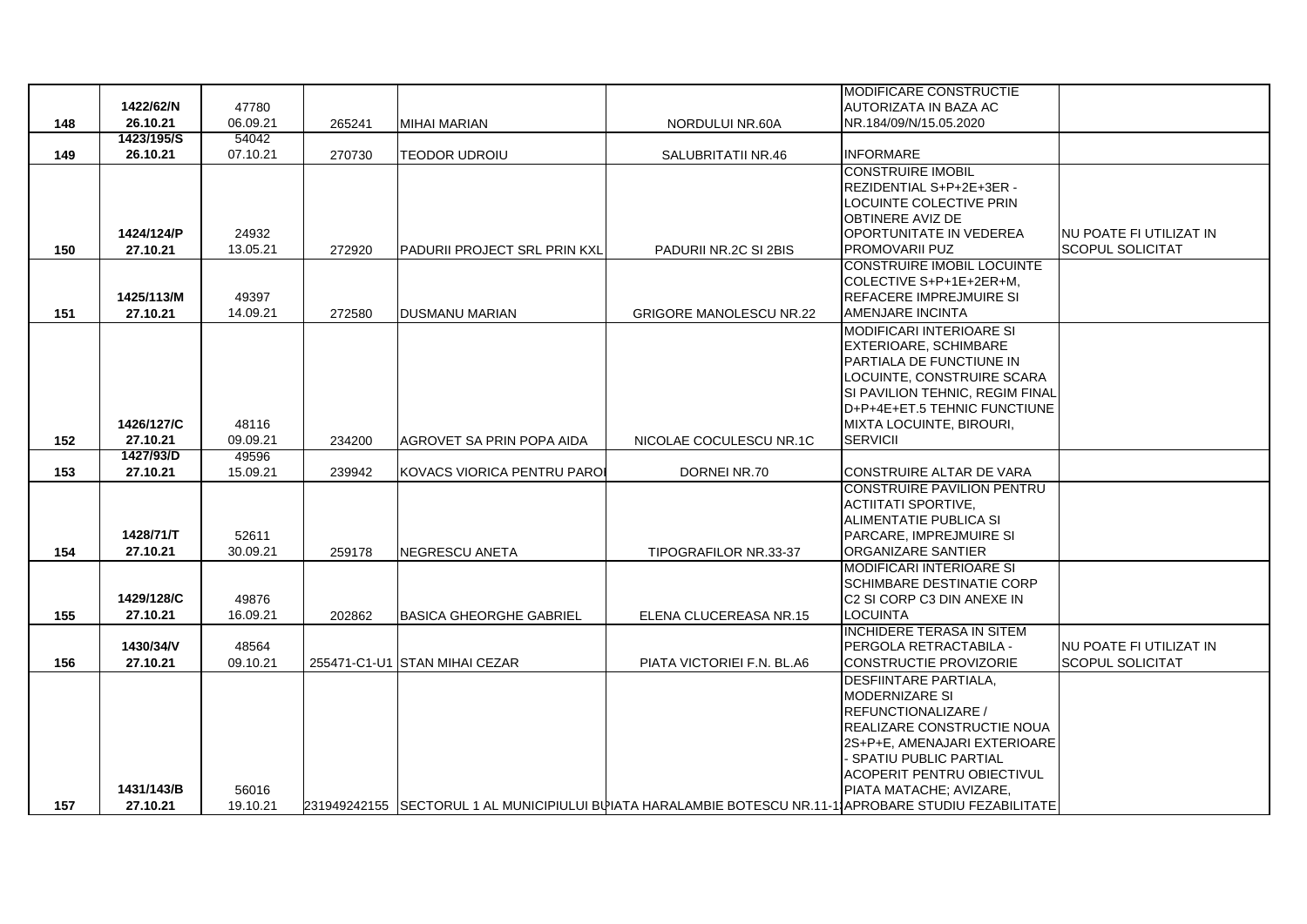|     |            |          |        |                                   |                                                                                                | REALIZARE CINCI UNITATI                                   |                         |
|-----|------------|----------|--------|-----------------------------------|------------------------------------------------------------------------------------------------|-----------------------------------------------------------|-------------------------|
|     | 1432/63/N  | 49806    |        |                                   |                                                                                                | LOCATIVE S+P+2E+M, LOCURI DE  AVIZ DE OPORTUNITATE SI     |                         |
| 158 | 27.10.21   | 16.09.21 | 240677 | SC SWISS DIAMOND SRL PRIN P.      | NEAJLOVULUI NR.87-95                                                                           | PARCARE SI CAI DE ACCES                                   | <b>PROMOVARE PUZ</b>    |
|     |            |          |        |                                   |                                                                                                | <b>CONSTRUIRE STUDIO</b>                                  |                         |
|     |            |          |        |                                   |                                                                                                | FOTOGRAFIC - PROGRAM DE                                   |                         |
|     | 1433/94/D  | 55383    |        |                                   |                                                                                                | FINANTARE P.O.C. - INVESTITII IN INU POATE FI UTILIZAT IN |                         |
| 159 | 27.10.21   | 14.10.21 | 276133 | <b>GHITA ADRIAN RAZVAN</b>        | DIRIJORULUI F.N.                                                                               | <b>ACTIVITATI PRODUCTIVE - P+1E</b>                       | <b>SCOPUL SOLICITAT</b> |
|     | 1434/64/N  | 42807    |        |                                   |                                                                                                |                                                           |                         |
| 160 | 28.10.21   | 10.08.21 | 222130 | LOWENDAL DANILA ARIADNA RU)       | NADES NR.19A                                                                                   | <b>IMPREJMUIRE TEREN</b>                                  |                         |
|     | 1435/196/S | 50630    |        |                                   |                                                                                                |                                                           |                         |
| 161 | 28.10.21   | 21.09.21 | 278656 |                                   | DICU MIHAI pentru SC VIZEMO SRI GH. IONESCU SISESTI NR.75C, LOT 1 REALIZARE GARDURI IN INCINTA |                                                           |                         |
|     | 1436/197/S | 50628    |        |                                   |                                                                                                |                                                           |                         |
| 162 | 28.10.21   | 21.09.21 | 278803 |                                   | TANASE RAZVAN pentru NIVEX IN GH. IONESCU SISESTI NR.75C, LOT 1 REALIZARE GARDURI IN INCINTA   |                                                           |                         |
|     | 1437/48/R  | 41927    |        |                                   |                                                                                                |                                                           |                         |
| 163 | 28.10.21   | 04.08.21 | 211022 |                                   | ALEXANDROS SKOURAS reptrzent DRUMUL PISCUL RUSULUI NR.30-34 IINFORMARE                         |                                                           |                         |
|     |            |          |        |                                   |                                                                                                | CONSOLIDARE, EXTINDERE,                                   |                         |
|     | 1438/78/G  | 32048    |        |                                   |                                                                                                | REABILITARE SI SUPRAETAJARE                               |                         |
| 164 | 28.10.21   | 16.06.21 |        | 252372-C1-U1 ZAMFIR GABRIEL RELU  | HAGI GHITA NR.100                                                                              | SI ORGANIZARE DE SANTIER                                  |                         |
|     |            |          |        |                                   |                                                                                                | <b>DESFIINTARE CONSTRUCTII</b>                            |                         |
|     |            |          |        |                                   |                                                                                                | <b>EXISTENTE CU REFACERE</b>                              |                         |
|     | 1439/79/G  | 27532    |        |                                   |                                                                                                | <b>IMPREJMUIRE SI CONSTRUIRE</b>                          |                         |
|     |            |          |        |                                   |                                                                                                |                                                           |                         |
| 165 | 28.10.21   | 27.05.21 | 278472 | RUSU AGELO MADALIN                | GARLEI NR.74-76                                                                                | LOCUINTA INDIVIDUALA S+P+2E                               |                         |
|     |            |          |        |                                   |                                                                                                | EXTINDERE PARTIALA SUBSOL SI                              |                         |
|     |            |          |        |                                   |                                                                                                | PARTER, TRANSFORMARE                                      |                         |
|     |            |          |        |                                   |                                                                                                | PARTIALA ACOPERIS IN TERASA                               |                         |
|     |            |          |        |                                   |                                                                                                | <b>CIRCULABILA SI</b>                                     |                         |
|     | 1440/28/I  | 56355    |        |                                   |                                                                                                | <b>RECOMPARTIMENTARI</b>                                  |                         |
| 166 | 28.10.21   | 20.10.21 | 225768 | TACHE LOREDANA CLAUDIA            | <b>INTRAREA TEODOR ILIESCU NR.44</b>                                                           | <b>INTERIOARE</b>                                         |                         |
|     |            |          |        |                                   |                                                                                                | AUTORIZAREA LUCRARILOR                                    |                         |
|     |            |          |        |                                   |                                                                                                | <b>EXECUTATE FARA A.C.</b>                                |                         |
|     |            |          |        |                                   |                                                                                                | <b>CONSTAND IN EXECUTAREA</b>                             |                         |
|     |            |          |        |                                   |                                                                                                | UNEI SCARI INTRE HOLUL 2 DE LA                            |                         |
|     |            |          |        |                                   |                                                                                                | PARTER SI POD TEHNIC,                                     |                         |
|     |            |          |        |                                   |                                                                                                | DESFIINTARE BALCON ETAJ,                                  |                         |
|     |            |          |        |                                   |                                                                                                | <b>DESFIINTARE TERASA SI</b>                              |                         |
|     |            |          |        |                                   |                                                                                                | INCLUDEREA IN SPATIU DE                                   |                         |
|     |            |          |        |                                   |                                                                                                | LOCUIT, MARIRE SUPRAFATA HOL                              |                         |
|     |            |          |        |                                   |                                                                                                | DE LA MANSARDA, EXECUTARE                                 |                         |
|     | 1441/125/P | 50582    |        |                                   |                                                                                                | PIVNITA, EXECUTARE                                        |                         |
| 167 | 28.10.21   | 21.09.21 | 260997 | <b>BLEDEA STEFAN</b>              | POEMULUI NR.19                                                                                 | <b>FEREASTRA</b>                                          |                         |
|     | 1442/129/C | 53034    |        |                                   |                                                                                                |                                                           |                         |
| 168 | 28.10.21   | 01.10.21 |        | 205726-C1-U5 PENESCU CRISTIAN     | CLUCERULUI NR.19                                                                               | SUBAPARTAMENTARE                                          |                         |
|     |            |          |        |                                   |                                                                                                | <b>COMASARE TERENURI CU</b>                               |                         |
|     | 1443/198/S | 55461    |        |                                   |                                                                                                | NUMERE CADASTRALE                                         |                         |
| 169 | 28.10.21   | 15.10.21 |        | 61056261057261ZAMFIR FLOAREA      | DRUMUL SARMAS NR.123-125                                                                       | 261055,261056, 261057, 261058                             |                         |
|     | 1444/49/F  | 56086    |        |                                   |                                                                                                |                                                           |                         |
| 170 | 28.10.21   | 19.10.21 |        | 251538-C1-U25 S.C. MAX BET S.R.L. | R.91-111, BL.F1, SC. TRONSON, ET. P, SREFACERE FATADA                                          |                                                           |                         |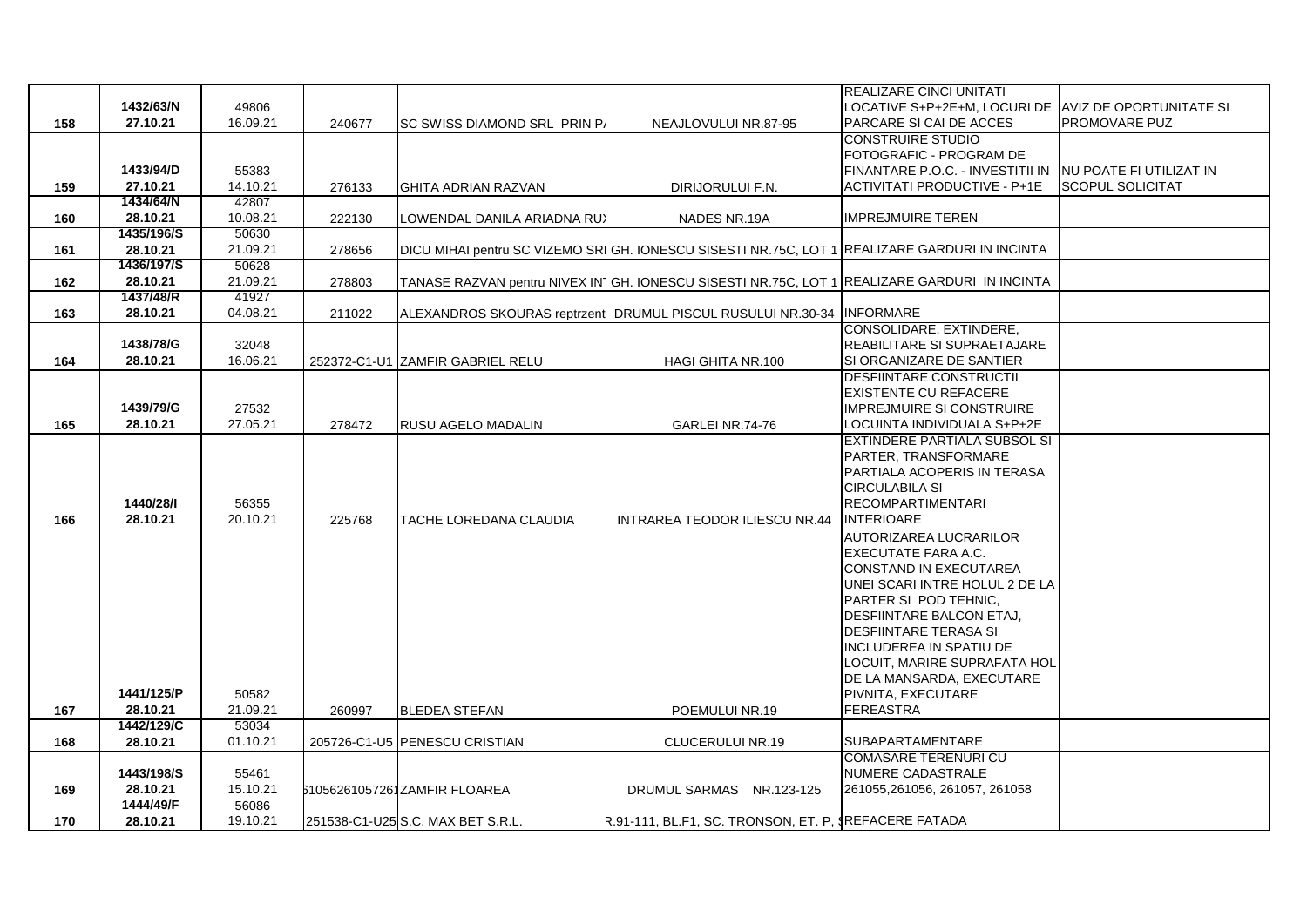|     |                        |                   |        |                                       |                                                                | PUNERE IN SIGURANTA                |                      |
|-----|------------------------|-------------------|--------|---------------------------------------|----------------------------------------------------------------|------------------------------------|----------------------|
|     |                        |                   |        |                                       |                                                                | CONSTRUCTIE - REPARATII            |                      |
|     | 1445/80/G              | 53885             |        |                                       |                                                                | <b>FATADE, ACOPERIS, SCHIMBARE</b> |                      |
| 171 | 29.10.21               | 07.10.21          | 221729 | ALEXANDRU DANIEL IUROV pentru         | DINICU GOLESCU NR.5                                            | <b>TAMPLARIE EXTERIOARA</b>        |                      |
|     |                        |                   |        |                                       |                                                                | AMPLASARE STATIE DE BAZA           |                      |
|     | 1446/126/P             | 47838             |        |                                       |                                                                | PENTRU SERVICII DE                 |                      |
| 172 | 29.10.21               | 16.09.21          | 271149 | S.C. RDS&RDS S.A.                     | Str. AVIATOR POPISTEANU NR.54A                                 | COMUNICATII ELECTRONICE            |                      |
|     |                        |                   |        |                                       |                                                                | DESFIINTARE DOUA CORPURI DE        |                      |
|     | 1447/144/B             | 45106             |        |                                       |                                                                | CONSTRUCTIE C1 PARTER SI           |                      |
| 173 | 29.10.21               | 28.09.21          | 206838 | ZARNESCU DAN ROMULUS reprez           | <b>BAICULESTI NR.5</b>                                         | CORP C2 PARTER+MANSARDA            |                      |
|     | 1448/130/C             | 43298             |        |                                       |                                                                |                                    |                      |
| 174 | 29.10.21               | 19.10.21          | 224129 | AMZA GABRIELA                         | MAIOR ALEXANDRU CAMPEANU NR.41 INFORMARE                       |                                    |                      |
|     | 1449/72/T              | 48134             |        |                                       |                                                                |                                    |                      |
| 175 | 29.10.21               | 07.09.21          | 226998 | DECU CONSTANTIN OLIVIU                | ALEEA TEISANI NR.202                                           | <b>INFORMARE</b>                   |                      |
|     | 1450/127/P             | 46341             |        |                                       |                                                                |                                    |                      |
| 176 | 29.10.21               | 30.08.21          | 215486 | PALCAU CORNELIU ALEXANDRU             | PALCAU CORNELIU ALEXANDRU                                      | <b>INFORMARE</b>                   |                      |
|     |                        |                   |        |                                       |                                                                | <b>IMPREJMUIRE TEREN</b>           |                      |
|     |                        |                   |        |                                       |                                                                | <b>PROVIZORIU PENTRU</b>           |                      |
|     | 1451/131/C             | 49438             |        |                                       |                                                                | PROTEJAREA LIMITELOR DE            |                      |
| 177 | 29.10.21               | 14.09.21          | 244117 | S.C. CORDIA PROJECT SERVICE           | FABRICA DE CARAMIDA NR.6                                       | <b>PROPRIETATE</b>                 |                      |
|     | 1452/132/C             | 49475             |        |                                       |                                                                |                                    |                      |
| 178 | 29.10.21               | 14.09.21          | 278739 | MIRCEA IONELA ANGELA                  | <b>CASTANULUI NR.21</b>                                        | <b>INFORMARE</b>                   |                      |
|     | 1453/133/C             | 46302             |        |                                       |                                                                |                                    |                      |
| 179 | 29.10.21               | 30.08.21          | 278626 | ARABAGIU BOGDAN CIPRIAN               | <b>CRICOVULUI NR.29</b>                                        | <b>INFORMARE</b>                   |                      |
|     |                        |                   |        |                                       |                                                                | SUPRAETAJARE LOCUINTA              |                      |
|     | 1454/65/N              | 47262             |        |                                       |                                                                | EXISTENTA P+1E, REZULTAND O        |                      |
| 180 | 29.10.21               | 02.09.21          |        | 209195-C1-U2 STANILA COSTINEL - IONUT | NUVELEI NR.107                                                 | LOCUINTA P+2E                      |                      |
|     | 1455/95/D              |                   |        |                                       |                                                                | <b>REALIZARE LOCUINTA</b>          |                      |
|     |                        | 57100             |        |                                       |                                                                | UNIFAMILIALA S+P+1E,               |                      |
| 181 | 29.10.21<br>1456/199/S | 26.10.21<br>46319 | 279520 | ILIE NICOLAE CONSTANTIN               | RUMUL REGIMENTULUI NR.38-42 SI 42 IMPREJMUIRE TEREN, UTILITATI |                                    | <b>PROMOVARE PUD</b> |
| 182 | 29.10.21               | 30.08.21          | 24082  | <b>GHITA CLAUDIU IULIU</b>            | GH. IONESCU SISESTI NR.351-353                                 | <b>AMPLASARE CONTAINER</b>         |                      |
|     | 1457/134/C             | 44159             |        |                                       |                                                                |                                    |                      |
| 183 | 29.10.21               | 17.08.21          | 204911 | COSMA LUIUGIU                         | RUMUL PLAIUL CAMPINEI NR.37, LOT INFORMARE                     |                                    |                      |
|     |                        |                   |        |                                       |                                                                | <b>INTERVENTIE STILISTICA SI</b>   |                      |
|     |                        |                   |        |                                       |                                                                | <b>STRUCTURAL LA NIVELUL</b>       |                      |
|     |                        |                   |        |                                       |                                                                | FATADELOR CLADIRII S+P+E+M,        |                      |
|     | 1458/50/F              | 51891             |        |                                       |                                                                | <b>MODIFICAREA TERASELOR</b>       |                      |
| 184 | 29.10.21               | 28.09.21          | 202403 | <b>PANAIT DANIELA</b>                 | CALEA FLOREASCA NR.242N                                        | <b>EXISTENTE</b>                   |                      |
|     | 1459/135/C             | 53921             |        |                                       |                                                                |                                    |                      |
| 185 | 29.10.21               | 07.10.21          | 225888 | STEFANESCU ANA PARASCHIVA             | DRUMUL COSTESTI NR.4                                           | <b>INFORMARE</b>                   |                      |
|     | 1460/145/B             | 53344             |        |                                       |                                                                |                                    |                      |
| 186 | 29.10.21               | 05.10.21          | 233081 | PATRASCU IULIANA                      | <b>BAHLUIULUI NR.3</b>                                         | <b>INFORMARE</b>                   |                      |
|     | 1461/73/T              | 55357             |        |                                       |                                                                |                                    |                      |
| 187 | 29.10.21               | 14.10.21          | 203297 | ZAHARIA DUMITRU PENTRU SC N           | <b>BUCURESTI TARGOVISTE NR.46</b>                              | <b>INFORMARE</b>                   |                      |
|     | 1462/28/0              | 54074             |        |                                       |                                                                |                                    |                      |
| 188 | 29.10.21               | 07.10.21          | 233566 | PURCARIN DOINA reprezentant al        | <b>ODAI NR.455-457</b>                                         | <b>INFORMARE</b>                   |                      |